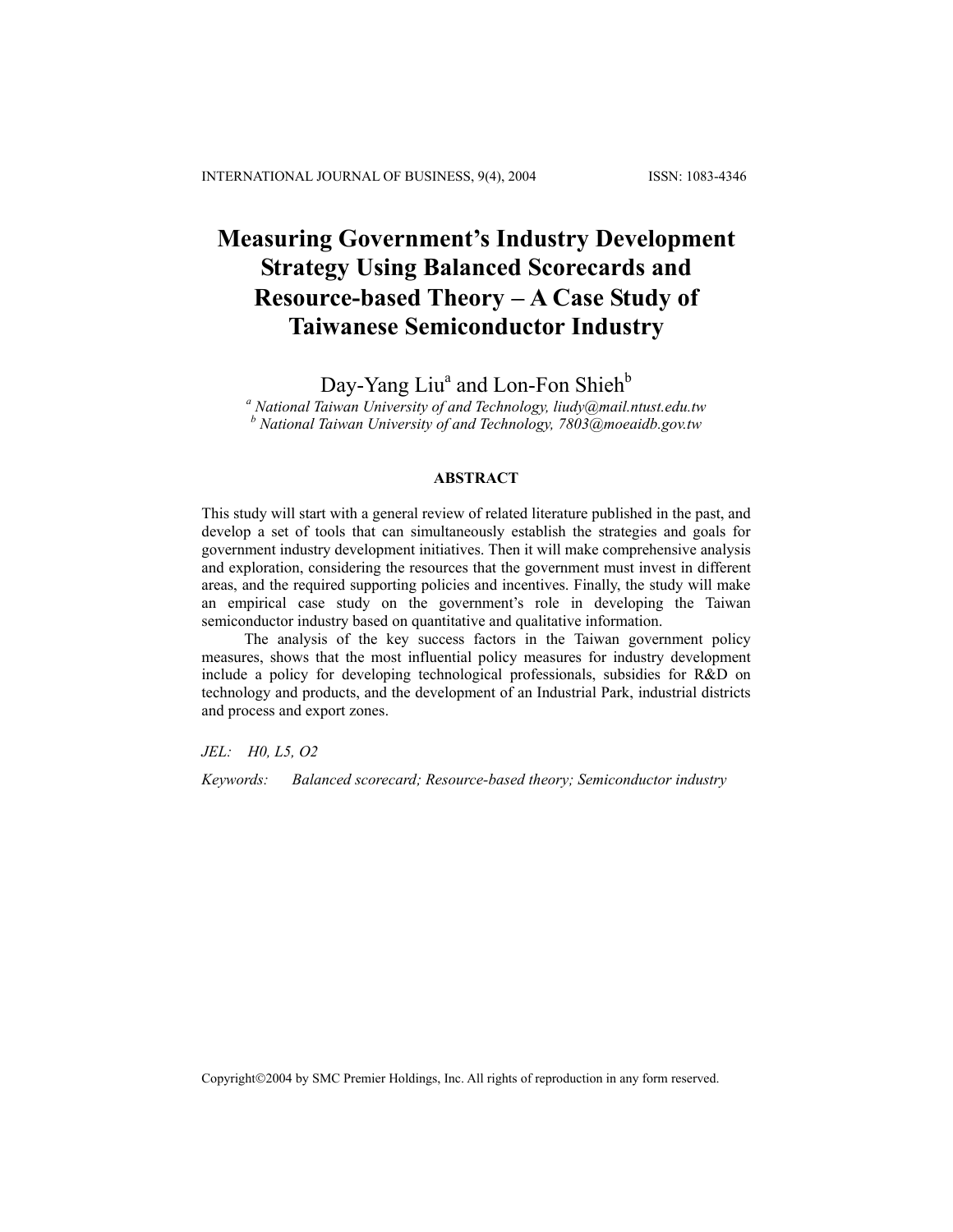#### **I. INTRODUCTION**

For the past forty years, the Taiwan semiconductor industry has been under the direction of government related policies. The measures and strategies for the development of the industry are extremely important to the development of a supply chain for the upper, mid, and downstream of the industry. This paper shall discuss how Taiwan established this supply chain and what the industry development policies and strategies are.

As the extension of his fundamental competitive strategy, Michael Porter (1985) proposes his global strategy, corporate strategy and national competitiveness strategy. In his study of "national competitive advantage," he tries to explain the source of an enterprise's or a country's competitiveness using his own "diamond model." In analyzing the success models of the ten most dominant countries in the world and those of hundreds of industries, he discovers that The Nation plays an indispensable role in the process of establishing competitive advantage. More than any other factor, "industry structure" strongly influences and even determines the rules of the game in the competition among nations (or the potentially feasible strategies for it). Porter's five forces model is put forward in his book *Competitive Strategy*. It mainly aims at analyzing the major factors of the competition of enterprises, including industry competitors, potential entrants, suppliers, substitutes and buyers. In his value chain analysis model of "competitive advantage," the value added existing in the upstream and downstream of industries is clearly defined. But when we look at competition at a higher level to make comparisons among countries, we try to answer this question through analysis: what kind of role should the government play in creating the comprehensive national industry competitiveness?

In our study, we find two extremes in a national competitiveness strategy spectrum. On one end, the United States government puts the foremost priority on maintaining the competitive environment for industries. On the other end, the South Korean government takes complete control in guiding the development of industries. Located somewhere in this spectrum, the government of Taiwan intervenes in the development of industries on certain conditions, but tries to maintain a fairly competitive environment at the same time. This study tries to explore the influence of related government policies and measures on guiding the development of industries.

Quality function deployment (QFD): When applied to product design, customer expectations (are transformed into substitutable characteristics in engineering as early as in the designing stage (Atkinson 1990; Theodore 1993). The method is also applied to the management of corporate policies for two purposes. One is to integrate the capacity of various departments in a company to enable cross-departmental cooperation thereby reducing technical restrictions. The other is to provide precise recommendations for improvement to ensure the thorough implementation of corporate goals (Lockamy & Khurana, 1995). Because it is shaped like a house, the analysis tool for quality function deployment is also referred to as a "the house of quality."

Balanced scorecard: Originally proposed by Kaplan & Norton (1992, 1993, and 1996) in Harvard Business Review for performance evaluation, the system has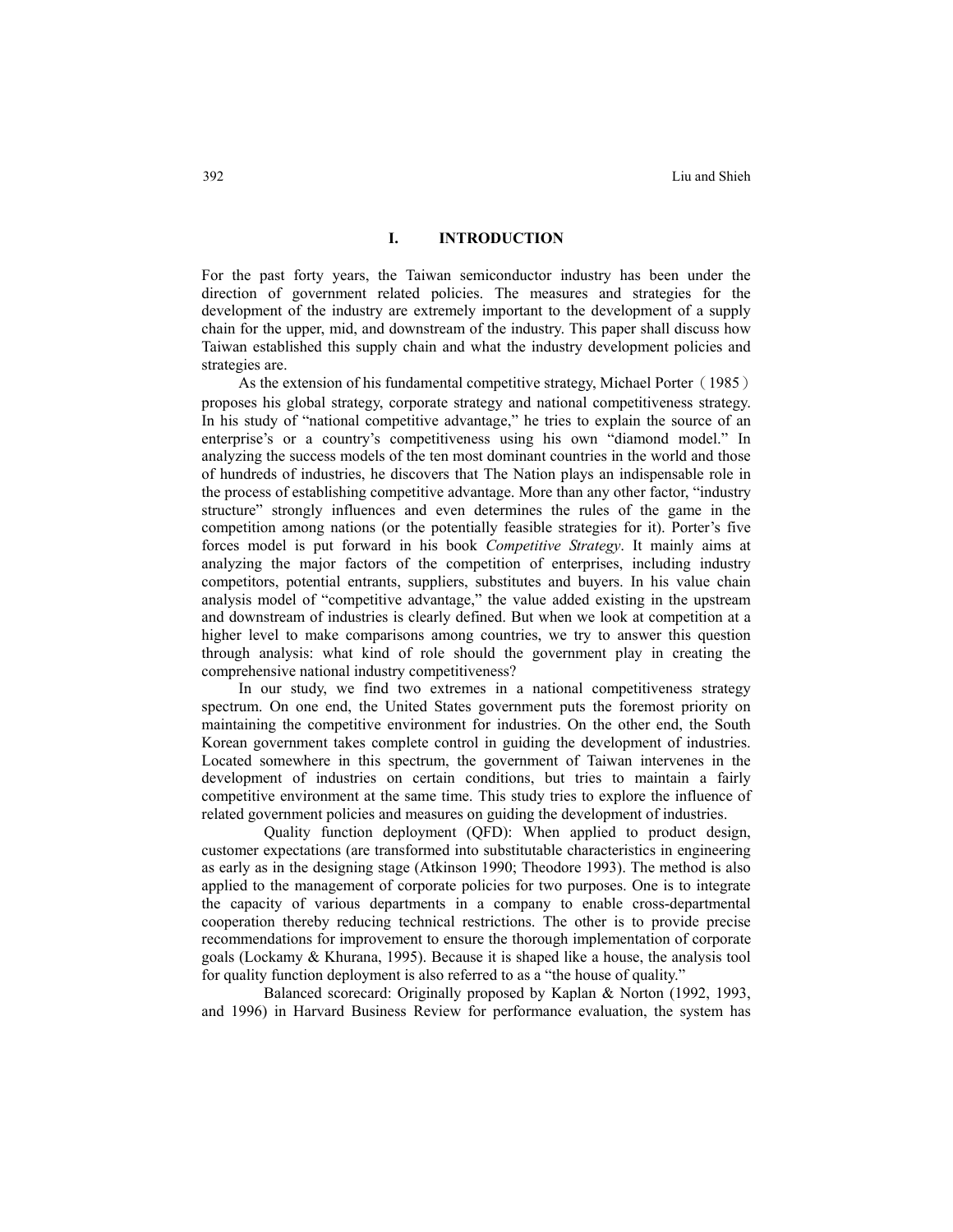since been shaped into a powerful tool for strategic management of enterprise competitiveness. The system helps companies develop strategic goals and indicators for evaluating performance through four perspectives (including financial, customer, internal processes and learning and growth) to complement the traditional total reliance on financial indicators. The system also helps the company make strategy management and performance evaluation by adopting the perspective of balancing the "long-term and short-term," the "past, present and future," the "internal and external," and "financial and non-financial" aspects of the enterprise. The indicators of the four aspects in the balanced scorecard are explained in the following and illustrated in Figure 1.



**Figure 1**  A strategy-focused framework

- 1. Financial: this includes indicators such as cash flow, profitability, return on capital, etc., all interlinked through performance evaluation.
- 2. Customer: this includes indicators such as price competitiveness, market share, customer satisfaction, etc.
- 3. Internal processes: this includes indicators such as the reward system, project management and safety.
- 4. Learning and growth: this includes indicators such as continuous improvement, research and development and services, workforce motivation and preparations, etc.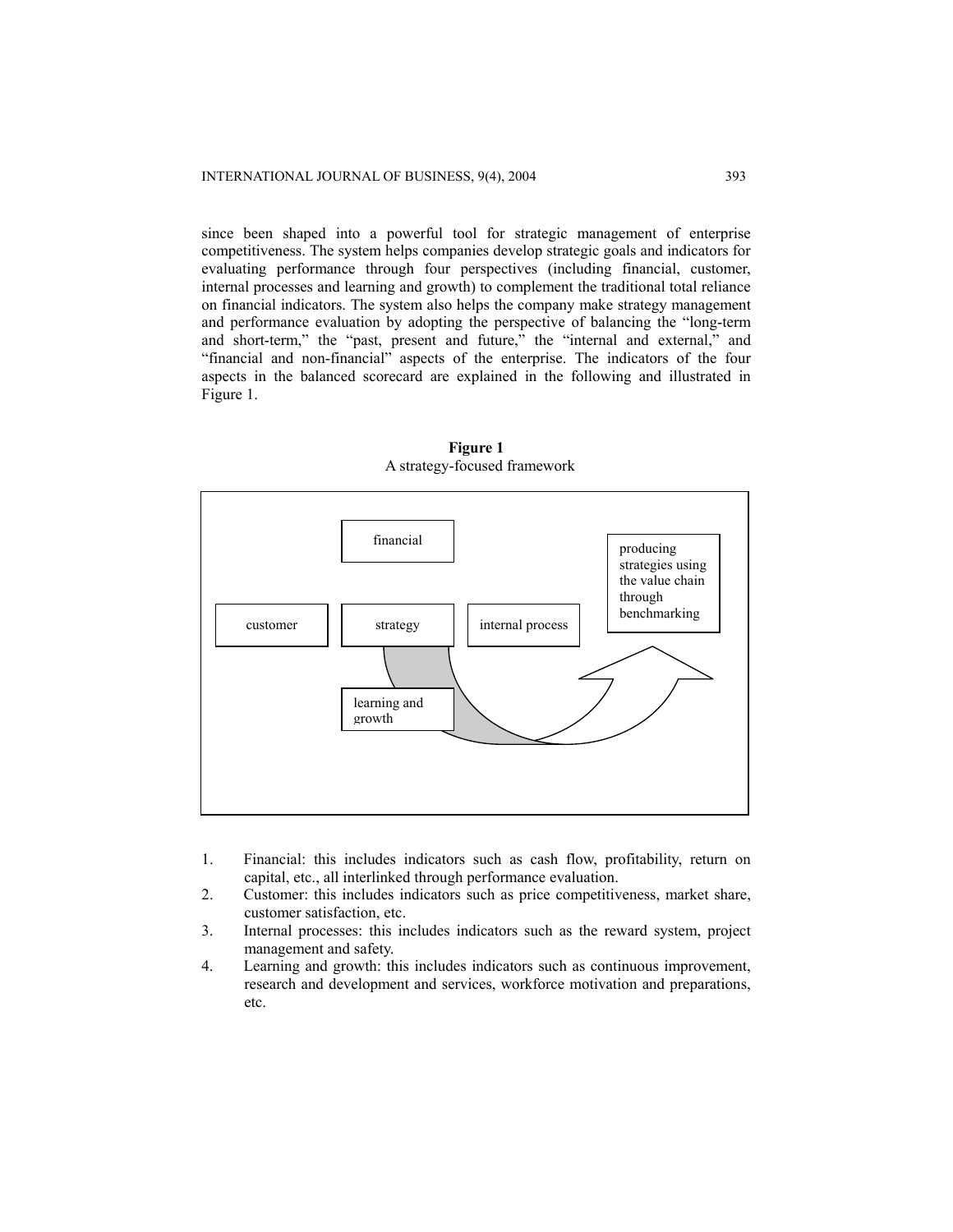The balanced scorecard becomes a tool for executing company strategies because it uses the value chain, determines company strategies through benchmarking, and develops indicators for performance. This is done based on the four perspectives explained above to achieve the company's desired goals. The success of using the balanced scorecard depends on the support of higher-level managers in the company.

In reviewing the literature related to the balanced scorecard, Zou Yu-Jing (2000) discovered two obstacles to planning and designing balanced scorecards. First, studies in the past only used the key success factors recognized by the managers according to their experience. The absence of a complete set of strategy analysis tools resulted in the poorer validity of the strategies in representing that case due to incomprehensive considerations. Second, although there should be a causal relationship between the strategic goals and measurements of performance in the balanced scorecard, studies in the past never proposed a set of systematic analysis tools for linking the causal relationship between the four aspects. As such, the explanation of a causal relationship between the strategic goals and measurements in the aspects are not convincing.

In order to solve past problems in designing the balanced scorecard, the author constructs a modified balanced scorecard analysis framework as well as the analysis techniques and method pertaining to it. As the first step, common and general concepts of customer value proposition are applied. Second, Porter's analysis of the five forces model is applied to explore the influence of the five active forces in the industry structure on the company's choice of strategies. Third, through the value chain analysis proposed by Porter, the existing resources and competitive advantages inside a company are confirmed. Finally, these three aspects are analyzed and considered simultaneously to formulate strategies. In the process of strategy analysis, (1) the performance that drives the financial aspect, (2) the key success factors in the customer aspect, (3) the internal process aspect and the learning and growth aspect, and (4) their performance measurement, will all emerge one after another. With that, a balanced scorecard in which strategies, concrete actions and performance measurement are all closely interlinked is formed.

Due to the international attention to the development of Taiwanese semiconductor industry, there are a remarkable number of articles discussing its key success factors. For example, Tsai Ming-jie (2000), chairman of Media Tek Inc. and Ali Corporation in Taiwan, believe that the main factors in the success of the Taiwan semiconductor industry include government support in the early years, the vision and insistence of high-leveling government leaders and project leaders, complete technical transfer of IC technology in the upstream and the downstream, choice of targets for technical transfer, deep localization of technology, speed of research and development of new products, entry to niche markets, economy of scale, the flexibility of small and medium enterprises, the subculture of ITRI around the time of its inception, time to market, low fraction defective, the insight of the industry environment, etc.

The study by Xyu Zuo-sheng & Qiou Yi-jia (2000) suggested that there are 22 key factors in the success of Taiwanese semiconductor industry: its ability to maintain the grasp on diversified technology, advantage in market leadership, capability in legal matters and management, advantage in domain economy, innovative ability in component design, innovative ability in production, ability to perceive and develop the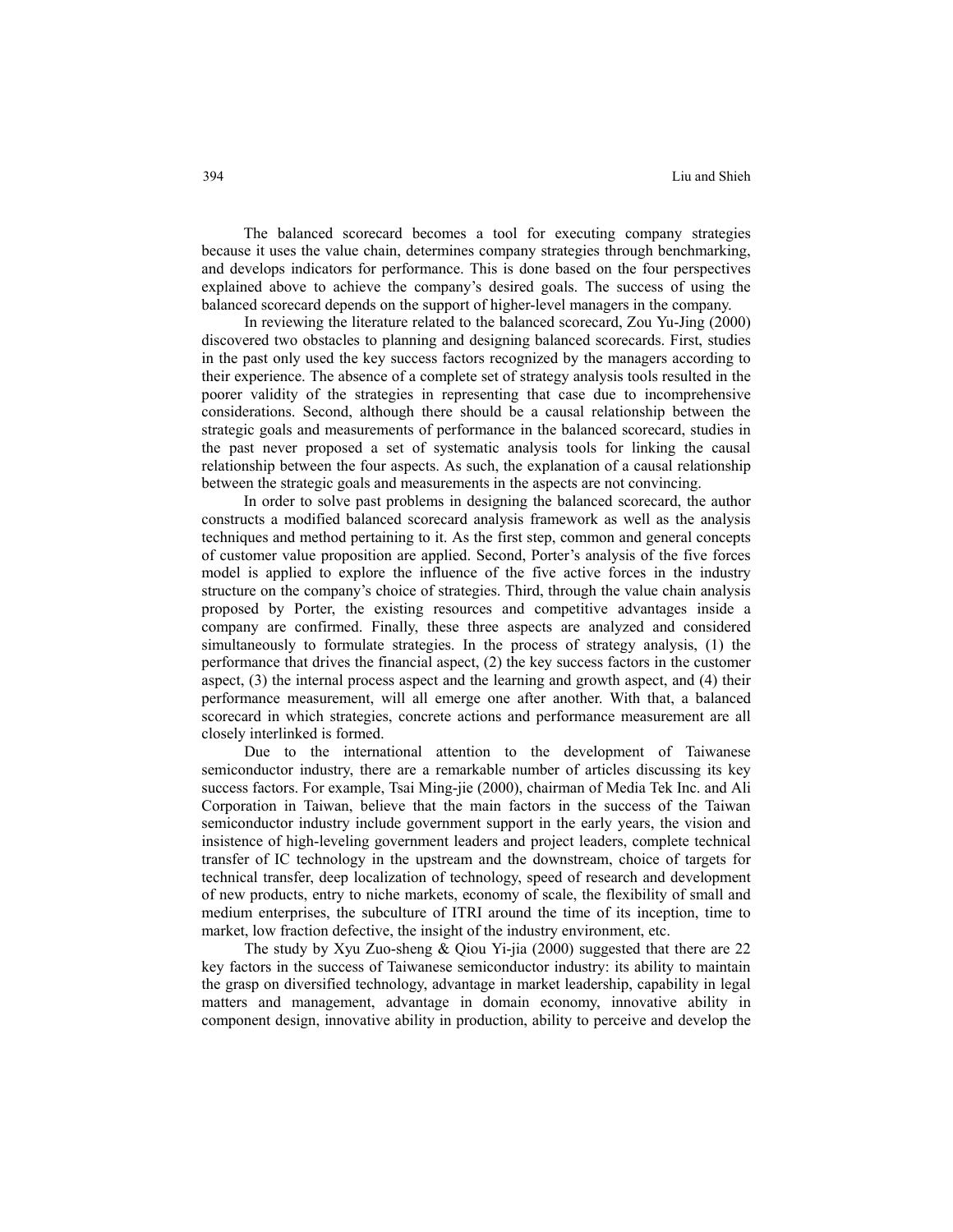quality of research staff, etc.

Lin Chin-huang (2002) used technology, market and capital as the three factors for the basis of categorization in his exploration into the success of the semiconductor industry. The technology factors include the ability of production technology, the ability of product innovation, the ability to lead the determination of specification, and the result of talent development. The market factors include the cluster effect of industry structure, degree of economy of scale, the advantage in production and management, and the interaction of the upstream and the downstream. The capital factors include the facilitation of government policies, the support of domestic market demand, the assistance of the financial industry, and the reinvestment of its profitability.

An analysis by Chen Wu-tung (2002) of the factors in the success of IC enterprises, suggested that the success of the chip foundry industry lies in sufficient production capacity, advanced production technology, competitive pricing, short time required for product delivery, real-time online inquiry system, and integrated service during the entire production process. Success for the IC design house lies in its ability to innovate its product line, the speed of pushing out new products from its pipeline, the successful competition for niche market, and the support of the chip foundry industry with its production capacity.

Yang Tze-jiang (1998) argued that the semiconductor industry is characterized by its technology-intensive and capital-intensive nature, requirement for well-rounded and highly competent teams, and the leap-frog pace of technological evolution. Meanwhile, he suggested that Taiwan enjoys the following competitive advantages: (1) Financial: the availability of relatively abundant finances to support the development of the industry; (2) Flexible production system: the industry has a horizontal division of labor that with quasi-vertical characteristics makes it highly flexible; (3) Human resources: appropriate government industrial policies and the role of ITRI in talent development and training and the promotion of technology transfer; (4) Management: the ability to deal with complicated and real-time management issues. Its competitive disadvantages include poorer technological innovativeness, lack of international marketing and distribution channels, insufficient protection for intellectual property rights, etc.

In researching past-related literature, this study finds that the balanced scorecard system has its limitations, even though it combines goals, actions and performance evaluation. The basic restraint is the fact that resources are limited for all governments and enterprises. Therefore, this study attempts to combine the concept of goal management with the theoretical foundations of balanced scorecards and strategy theories to develop a new theoretical model. The model will simultaneously produce strategies and provide performance evaluation. Thus, it can provide explanation for the government's competitive strategy when it participates in the development of industries, and it will be used to design a set of tools for performance evaluation. This study is based on the empirical research on the Taiwan semiconductor industry, whose success story has won admiration worldwide.

This study will start with a general review of related literature published in the past, and develop a set of tools that can simultaneously establish the strategies and goals for government industry development initiatives. Then it will make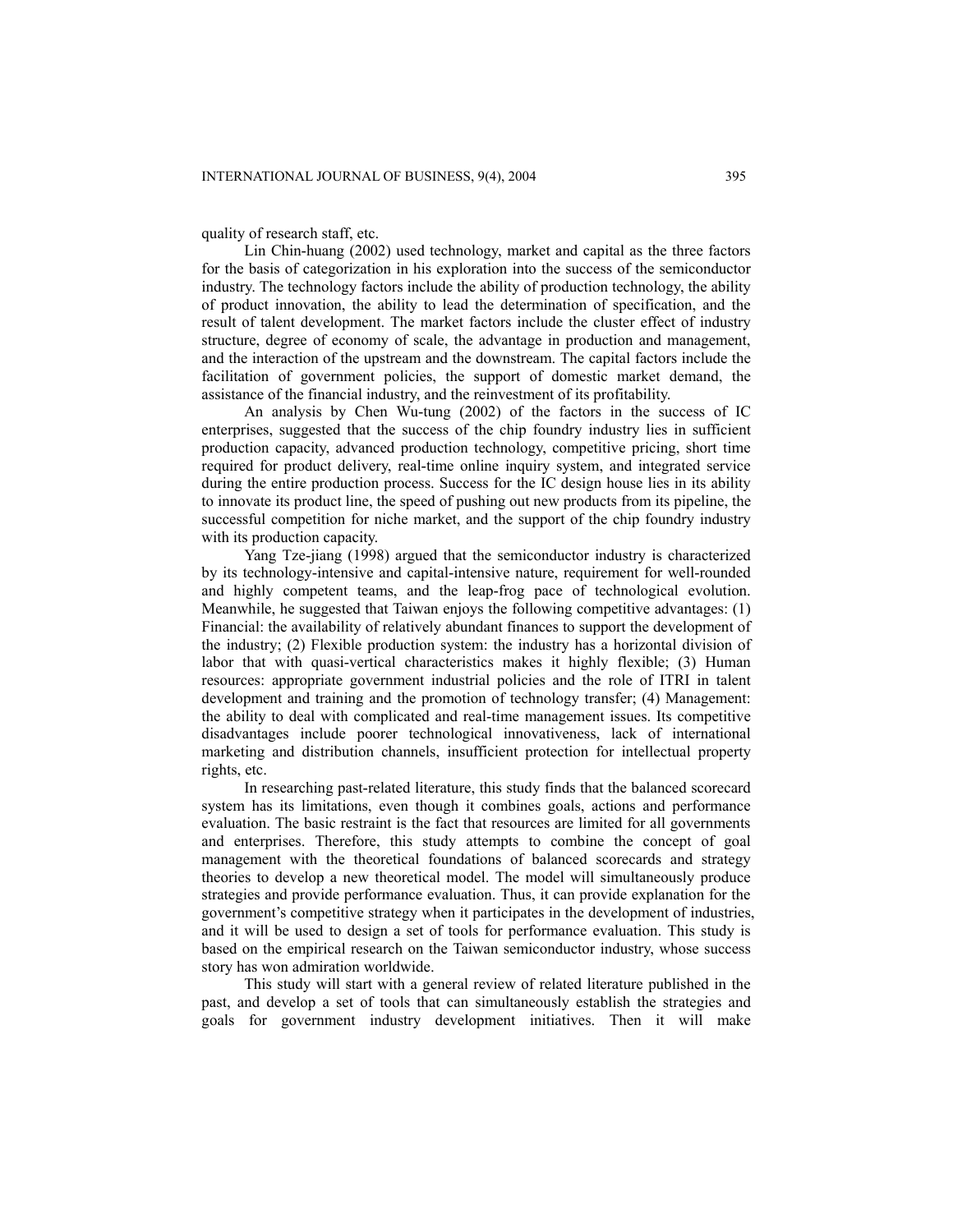comprehensive analysis and exploration, considering the resources that the government must invest in different areas, and the required supporting policies and incentives. Finally, the study will make an empirical case study on the government's role in developing the Taiwan semiconductor industry based on quantitative and qualitative information.

## **II. ANALYTIC MODELS FOR INDUSTRY COMPETITIVE STRATEGY**

The traditional theoretical models of competitive strategy analysis are heavily biased toward enterprises, mainly concentrating their analysis on companies. However, studies in the past find that governments play a crucial role in actual practice. Therefore, this study attempts to construct a theoretical model of competitive strategy analysis, which may provide governments with tools for contemplating and analyzing the issues. The model is founded on the concepts of goal management and benchmarking, using balanced scorecards and "house of quality" as tools. Since the major objective of this study is to establish the policies of optimum quality, the tool shall be called "house of policy quality." These ingredients combine to construct a comprehensive and feasible theoretical model as shown in Figure 2.



**Figure 2**  Industrial competitive strategy model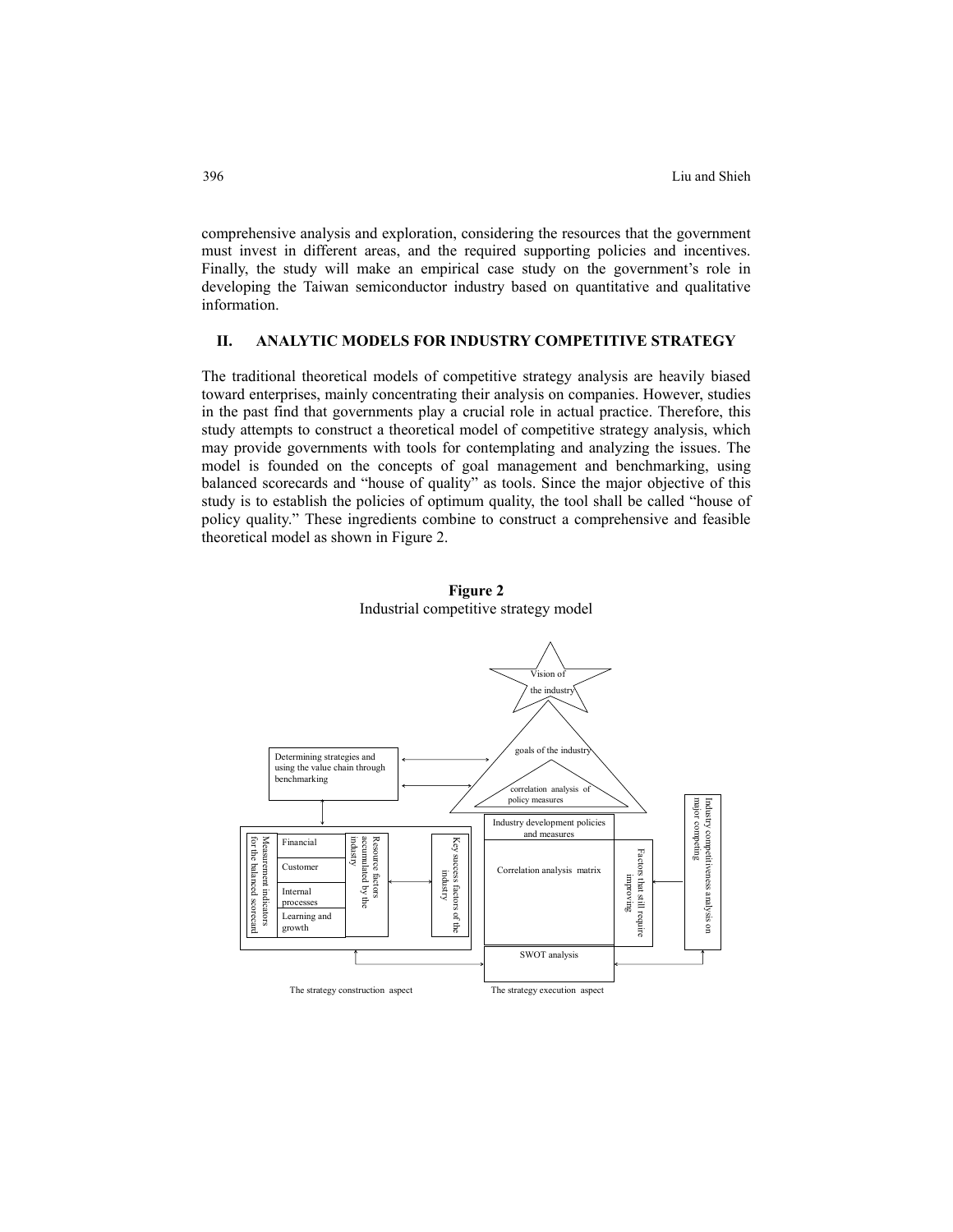#### **A. Model Specification**

There are mainly two aspects in this system. One is the strategy construction aspect: balanced scorecards are used to link the major factors in an industry's success with resources, and to analyze the value chain of the industry. Benchmarks are determined according to the process of industry development in leading countries to produce industry development strategies. The other is the strategy execution aspect. Here, the experience of major countries is used to construct the roof of the house of quality, determining the positioning and goals of the industry's development. A comparative SWOT analysis is made on the key factors in an industry's success, and on the resource factors accumulated by the domestic industry. An industry competitive study is also made on major competing countries against this country to gain insight of the real condition of the domestic industry. Finally, the relationship between the factors of an industry's success and policies and measures is analyzed using correlation analysis matrix to provide reference for new industry development policies and measures.

Although the balanced scorecards system provides a new idea that combines goals, actions and performance measurement, in practice it lacks a strategic focus to provide direction for strategies of action and performance measurement. Therefore, this study tries to strengthen the balanced scorecard at its weak point. First, the core of the system is defined as generating development strategies and finding market positioning using Porter's value chain and through benchmarking. Then the key factors for the success of industry development are determined using the four aspects of the balanced scorecards and the resource-based theory. In other words, the strategy theories in Porter's value chain and the four aspects in the balanced scorecard will serve as the major framework. The interaction and mutual adjustment of the theories can produce the most suitable industry development strategies and policy measures of action plans, helping industries to establish their resources. Then a comparison is made between industry resource theory and the key factors in an industry's success, in order to provide a rough idea of what industry resources should be established, and what the key factors in the success of the industry are.

Second, the strategy execution aspect mainly involves how to transform goals into execution. When an industry's vision and goals are set up in a process as described in the previous section, the following step should be to use the strategies developed through the value chain to derive the major factors in the industry's success. Then, industry development policies and measures are developed accordingly. Next, a correlation analysis is made using correlation analysis matrix to determine the degree of the relationship between various policy measures and the key factors in the industry's success. The result can show whether it is possible for the policy measures to achieve the key success factors of the industry, and to successfully accumulate industry resource factors, which the government may use as reference for resource allocation. Meanwhile, the industry competition analysis and SWOT analysis among main competing countries are conducted, to analyze the condition of the domestic industry, and find out what has yet to be improved or what requires improvement. By doing that, we can examine some issues such as: are the industry development policies and measures currently available sufficient? Is it necessary to develop new policy measures? The correlation analysis on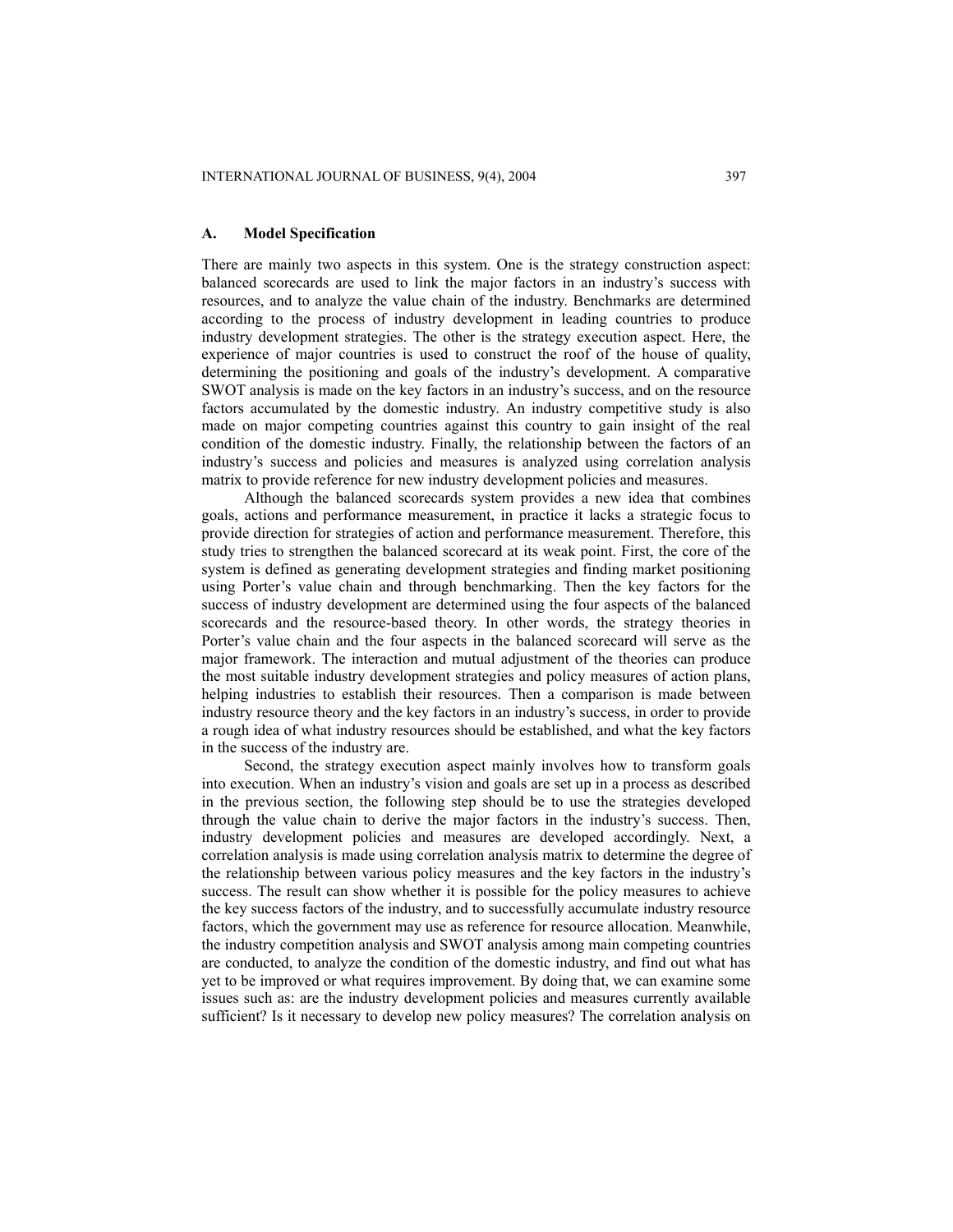policy measures is conducted to look into policy measures and find out whether the government has invested enough resources. This analysis also helps to answer the following questions: are the policy measures mutually complimentary or substitutable, and are they sufficient for achieving the goals of industry development? Do some policy measures still require improvement? Has the government's resource allocation reached its optimum?

Depending on analysis tools and various theoretical foundations of management science, this analysis model makes continuous examination back and forth. This is done to find out whether the four aspects have reached their optimum, so that when any necessity for improvement is found, improvement measures can be taken right away. The examination constitutes of answering the following questions: have the strategy construction aspect and the strategy execution aspect reached their optimum state? Have the strategies and positioning determined through the use of value chain and the four aspects of the balanced scorecard reached their optimum? Have the industry resource factors, the key success factors of the industry, and the industrial policy measures reached their optimum? Answers to those will be indicators of whether the entire system has reached its optimum.

#### **B. Model Analysis**

#### 1. The strategic model construction aspect

In the strategy construction aspect, an analysis is first made using Porter's value chain to clearly define where the value lies in the up-stream, mid-stream and down-stream of the industry. Then, according to the level of an enterprise's division of labor in the value chain and their orientation (low-cost or differentiation), the competitive strategy of the industry is determined.

In choosing competitive strategy for an industry, it is not always true that only a single strategy can be used. Depending on the circumstances, sometimes the use of mixed strategies is also possible. Governments should begin with selecting the most promising and competitive industries of their countries, and determine whether it is necessary to narrow down on product selection. Or governments may also choose to develop industries with good market potentials. When they choose industries with development potential, they should look for the countries in market-leading positions among competing countries in this industry. The government should pick out the ones that can properly represent the industry to serve as benchmarks based on which development strategies are designed. While strategies are being designed, governments should also determine the development positioning of their countries' industries and their ultimate development goals. They should also determine what type of competitive strategy should be developed. In the meantime, the balanced scorecard is used to develop and analyze the key industry success factors in the financial, customer, internal, and learning and growth perspectives. The core competitiveness that is also planned to be established in the future, and will be an industry resource in the future.

To determine the key factors of industry success, one can learn from the experience of predominant countries in the industry in question by consulting experts,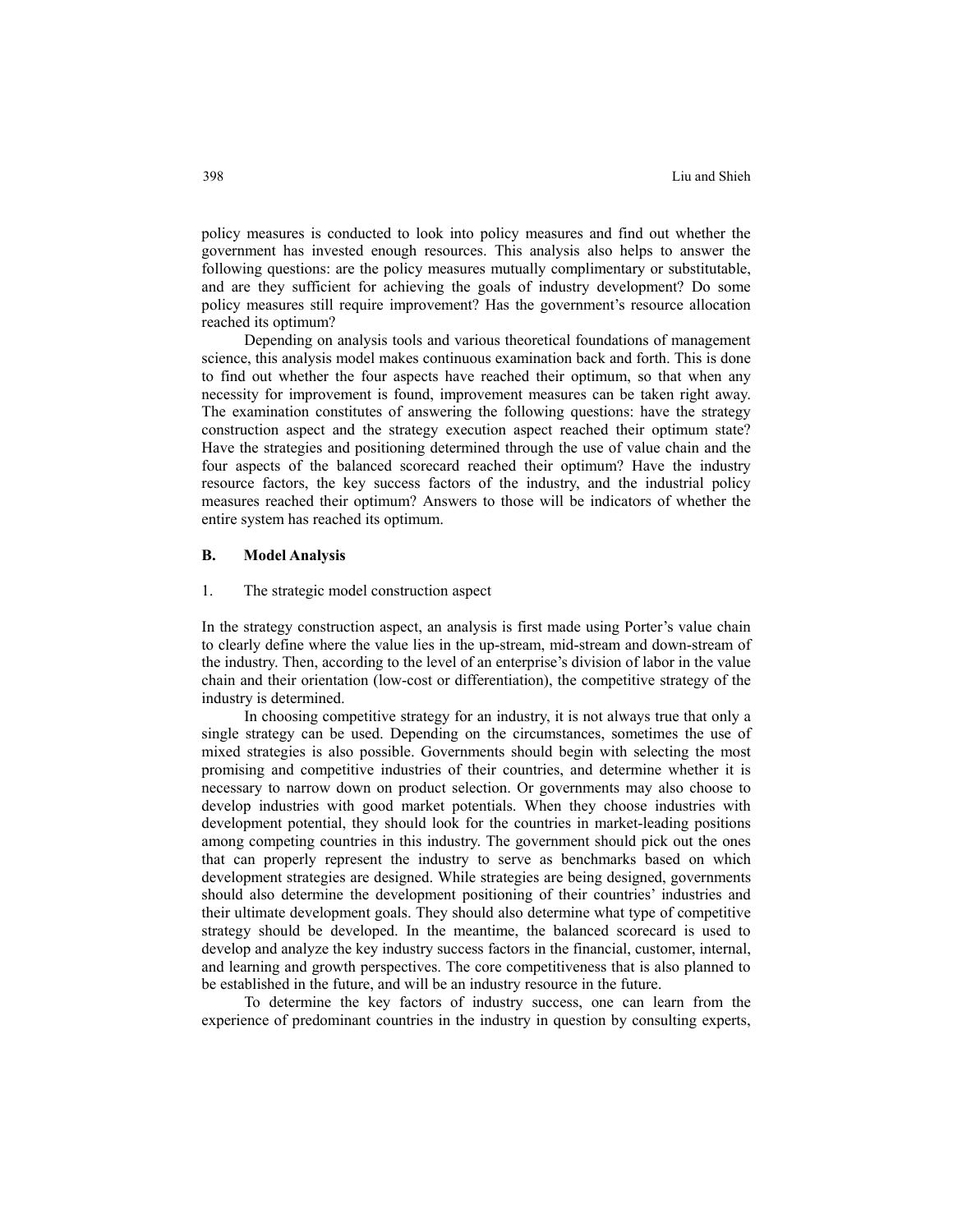or reviewing literature in that field. The findings should be adjusted according to the specific conditions of the home country to generate useful results, which are in turn transformed into indicators of industry success. These indicators can serve as the basis for determining the ultimate goals of strategy development and for evaluating performance. Quantitative indicators are used whenever possible, while qualitative ones are used for supplementary functions. Use the indicators for comparison with the current condition to analyze the industry resources currently owned by the competing countries. This will also help to determine the future industry resources as a result of government assistance through policies. From this information, it is possible to derive the actual key factors of industry success of different countries, and decide which policies to promulgate to achieve the industry development goals.

#### 2. The strategic model application aspect

In the strategy execution aspect, the main objective is to produce related policies to strengthen industry resources and establish key industry success factors, thus achieving the goals of industry development. Competition analysis tools (including SWOT analysis and major competitor analysis) are used to determine the key industry success factors in different countries that need improvement. Using the "house of policy quality" tool mentioned above, the degree of correlation between policy measures and various key industry success factors is determined. An analysis of the degree of correlation between the policy measures in the roof can locate the policy measure of highest correlation and make it the main industry development measure. But considering the limitation of resources, the priority of execution should be placed upon the policy measure of highest correlation among the key factors that call for improvement most urgently. This will make the performance of execution more announced in achieving the industry development goals.

To put these into practice, the balanced scorecard system should be used as the framework of actions. The key success factors are sufficient to achieve the goal of establishing the resource-base of the industry. The actual actions taken will be the industrial policy measures. The condition of resources at the government's disposal must be taken into consideration to achieve the maximum effect through the most effective use of resources.

#### **III. CASE STUDY**

Started in the 1970s, the Taiwan semiconductor industry has become one of the world's major players through more than three decades of development. Now it has become one of the four major countries in the world manufacturing IC products. The IC industry in Taiwan has created many enterprises of worldwide renown, including MediaTek and Via in the IC design industry, TSMC and UMC in the chip foundry industry, and IDM and Winbond in the integrated component manufacturing industry. The accomplishments of these companies have contributed to the importance of Taiwan IC industries in global IC industries. This study plans to explore the development model of the Taiwan semiconductor industries and their competitive strategy, based on the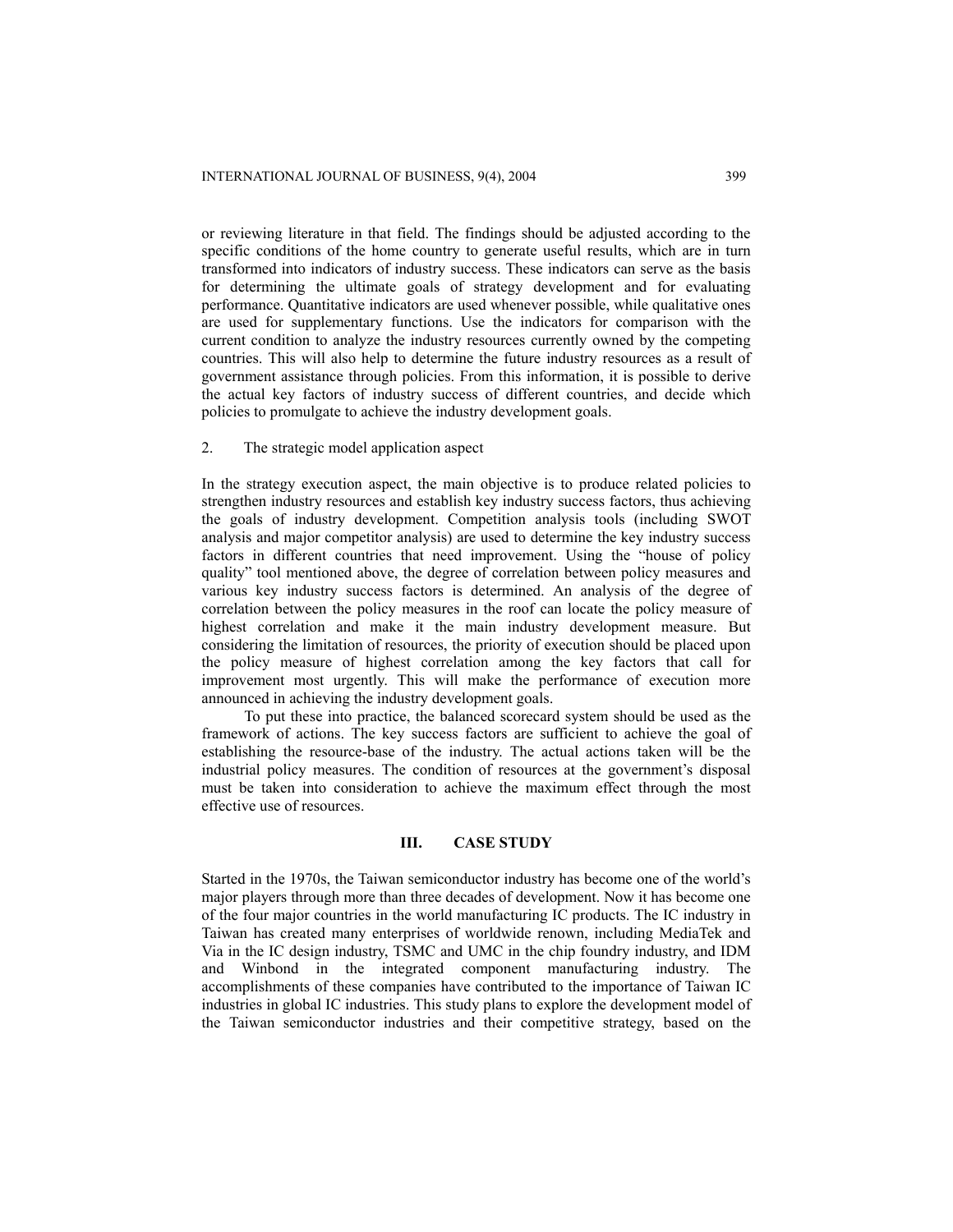industry strategy analysis model described above, and explore the reasons for the success of the Taiwan semiconductor industry from a national industry competition perspective.

| <b>Table 1</b>                                                                        |
|---------------------------------------------------------------------------------------|
| Analysis of the current status of Taiwanese semiconductor industry on the supply side |

|                                                                                                      |                              |                                |                                  | UNIT: Million of US dollars                                 |
|------------------------------------------------------------------------------------------------------|------------------------------|--------------------------------|----------------------------------|-------------------------------------------------------------|
|                                                                                                      | <b>Production</b>            | Global<br>market share         | Global<br>ranking                | <b>Leading countries</b>                                    |
| Self Brand name IC<br>DRAM<br><b>SRAM</b><br>Mask ROM                                                | 6,512<br>1,896<br>244<br>400 | 5.5%<br>16.9%<br>6.4%<br>56.7% | 2<br>3<br>4                      | US, Japan, Korea<br>Korea, US<br>Japan, Korea, US<br>Taiwan |
| Design Industry<br>Manufacturing Industry<br><b>Professional Contract</b>                            | 3,616<br>8,966<br>6,070      | 25.9%<br>7.4%<br>72.9%         | $\overline{c}$<br>$\overline{4}$ | US<br>US, Japan, Korea<br>Taiwan                            |
| Manufacturing<br>IC Packaging Industry<br><b>Testing Industry</b><br>Manufacturing Industry capacity | 2,285<br>750                 | 30.4%<br>35.7%<br>14.7%        | ш<br>3                           | Taiwan<br>Japan, US                                         |

Data source: IEK, ITRI, 2002

## **A. The Current Status of the Semiconductor Industry in Taiwan**

ERSO of ITRI, Taiwan, has played an important role in the Taiwan semiconductor industry throughout its development. In the beginning, its electronics project chose technological transfer from RCA of the US. With the backing of funds from Taiwanese governmental science and technology projects, ERSO laid a crucial part of the foundation of the Taiwan semiconductor industry. Because the project at the time set its objective of establishing the mass production ability, the entire spectrum of experience from RCA, including product planning, design, photo-masking, manufacturing, packaging and testing, was transplanted to Taiwan and became part of ITRI's development project. With the maturing of these projects, one company after another was spun off from ITRI, which in turn generated more spin-off companies of their own. Professional talents were also trained continuously by ITRI. These accounted for the comprehensive system of the Taiwan semiconductor industry, which includes the up-, mid- and down-stream (the coverage of the industry is as shown in Figure 3), and laid down the resource-base and factors of the industry's success. The division of labor in the Taiwan semiconductor industry mainly covers IC design, photo-masking, specialized manufacturing, packaging and testing, with famous international companies in each respective field.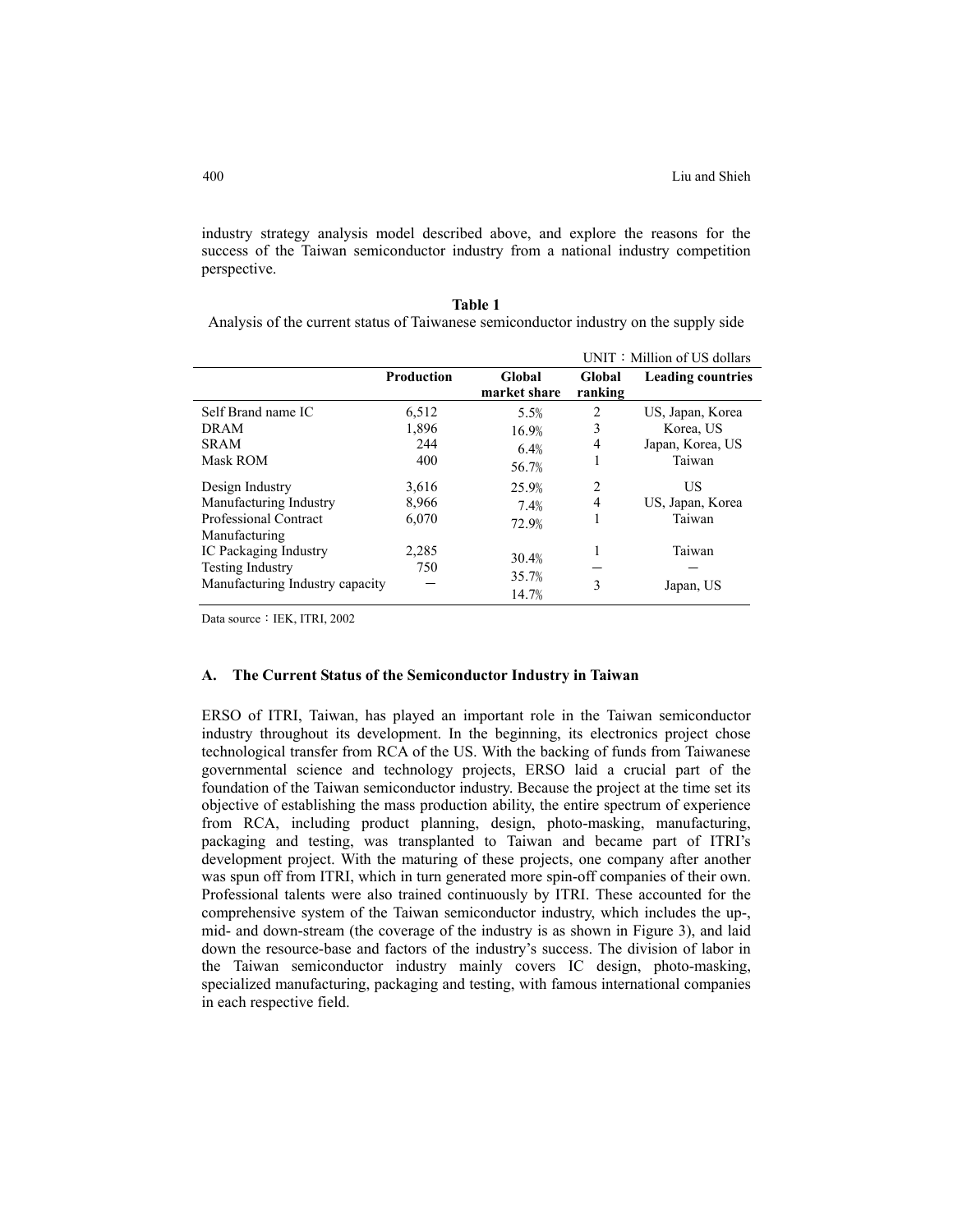

**Figure 3** 

Structurally speaking, the most striking difference of the Taiwan IC industry from other countries in the world is its operation style of "horizontal division labor." It can also be seen as an outstanding example of quasi-vertical division labor (integration of various production stages with cluster effect). Unlike major international manufacturers, which mostly operate in vertical integration to complete the design, manufacturing, packaging, testing stages of an individual product and even system integration products on their own, the highly specialized and flexible division of labor in Taiwan has created a lively and quick-responding culture that eventually put Taiwan into the prominent position it enjoys today in the global semiconductor industry.

After more than two decades of development, the Taiwan semiconductor industry has cultivated its distinctive advantages under the support of a complete semiconductor industry supply chain, pronounced cluster effect, and solid manufacturing capability of the wafer foundry industry. Currently, the wafer foundry industry in this country accounts for 73% of global production value, and is the world leader in this field, as it is in the IC packaging industry. The IC photo-masking and testing industries also have very strong, solid foundations. The IC design house, with the support of our existing manufacturing niche market and government development policy, has grown rapidly to take a 26% share of the global production value, coming in at number two in the entire world. The comprehensive semiconductor silicon industry structure has created in Taiwan the only specialization division system of the semiconductor industry around the world.

This country possesses the highest silicon wafer production efficiency worldwide. With the four 12-inch wafer factories, twenty-two 8-inch wafer factories, eight 6-inch wafer factories, five 5-inch wafer factories, and one 4-inch wafer factory it currently has, the industry has sufficient opportunity to take Taiwan into the next generation of

Data Source: IEK, ITRI, 2002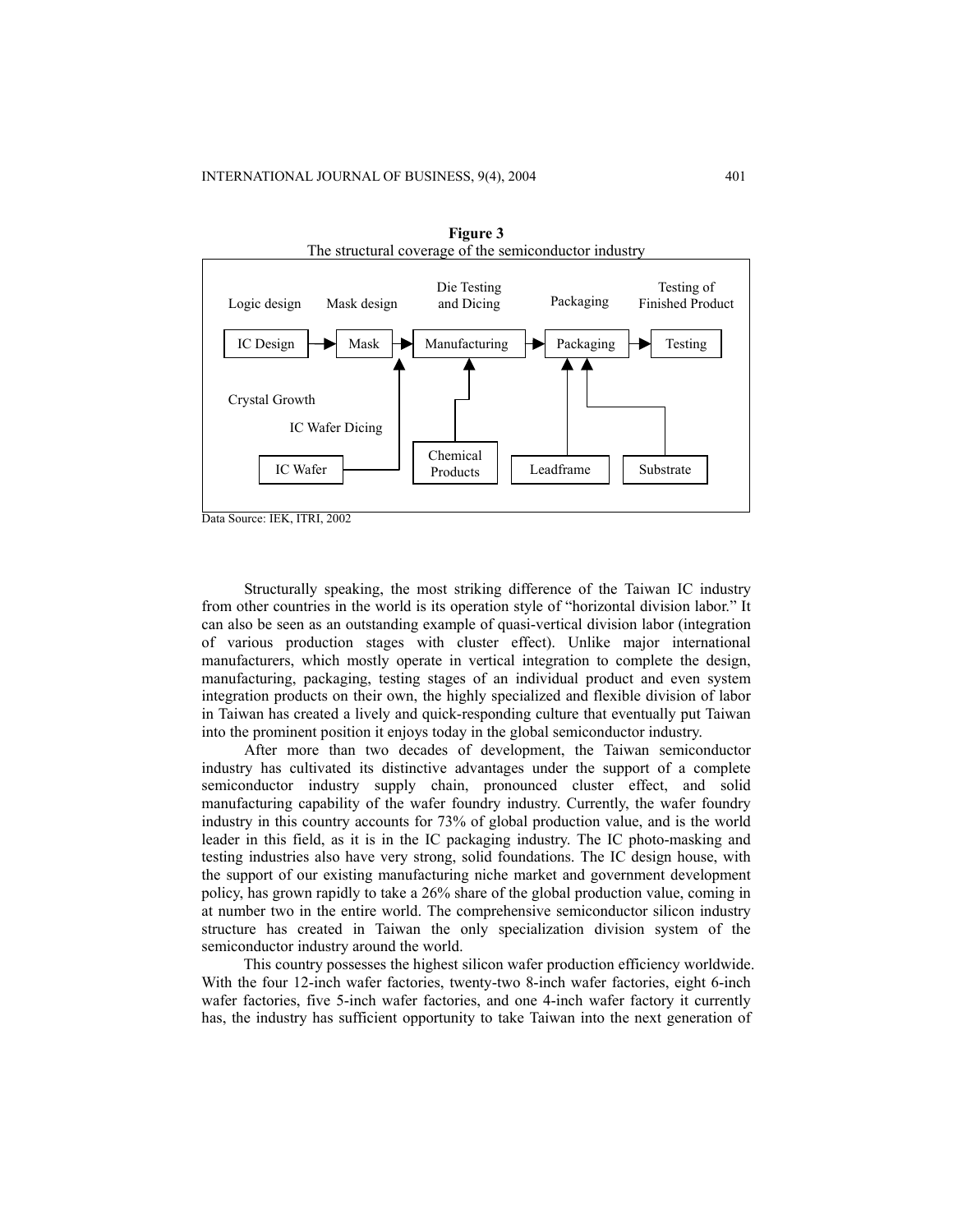the semiconductor industry.

## **B. The Development Strategies and Key Success Factors of Taiwanese Semiconductor Industry**

This study plans to use the literature review and historical event method to find out the development strategies and key success factors of the Taiwan semiconductor industry. From the copious body of literature about the Taiwan semiconductor industry, we discover that the following factors are largely accountable for the success of the semiconductor industry: the effective guidance of government policy measures, the vision and support of high-leveling leaders in the government, human resources, the localization of foreign technology, industry cluster effect, and the support of up-, midand down-stream industries.



Data Source: compiled for this study (3C means Computer, Communication, Consumer electronics.)

In addition to government support, the other critical factor of the success of the semiconductor industry is the fact that a complete testing ground is available in the domestic market. The development of the 3C industries provides an excellent testing ground for semiconductor components, where the design and production technology have the opportunity to be continuously adjusted before they are ready for international marketing. The IT industry also needs a place to serve as a testing ground for application and services, (but the place is not limited to the domestic market.) As a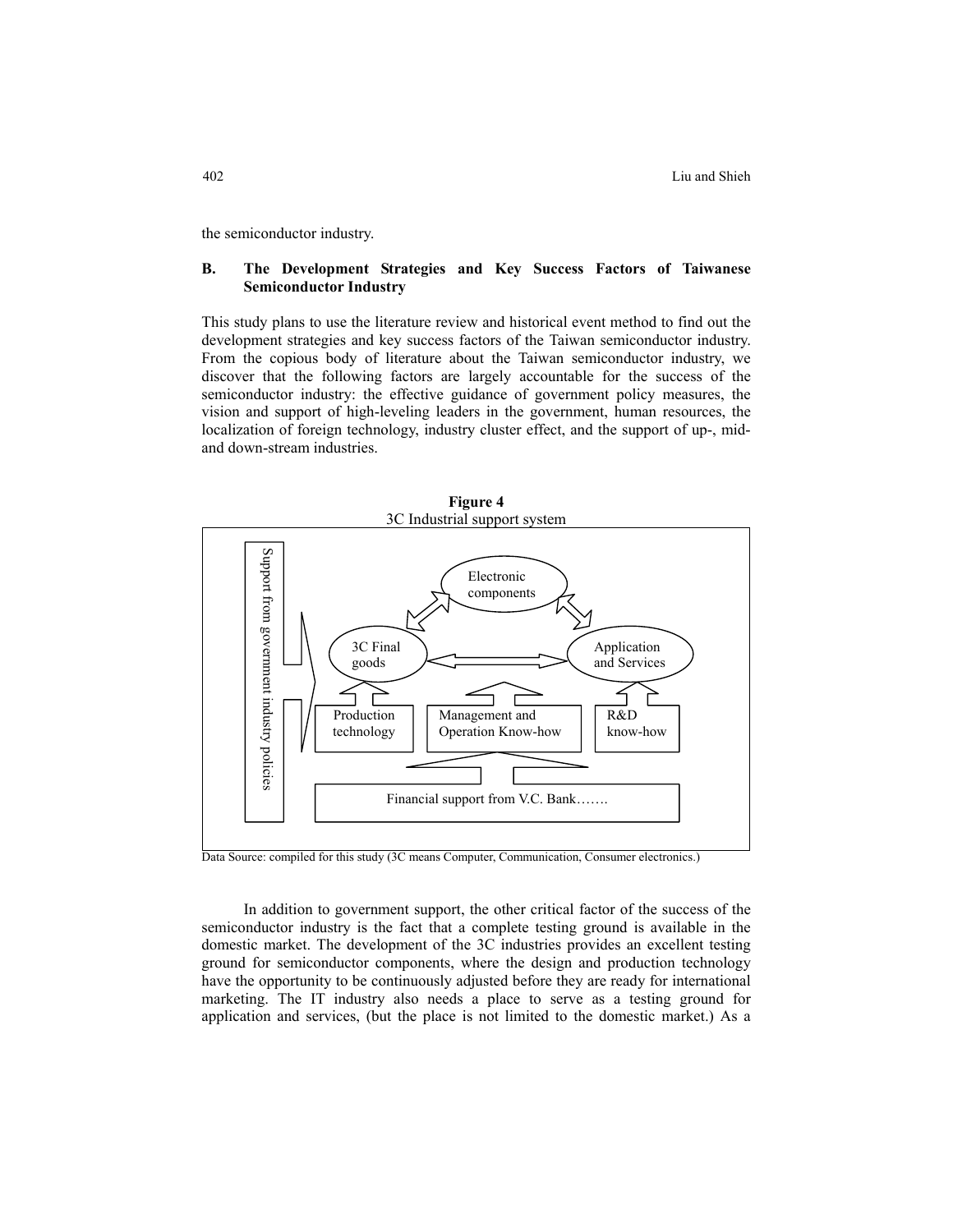result, this testing ground has linked heterogeneous up-, mid- and down-stream industries to create another fundamental resource and success factor for the industry. Other than this, many supporting factors need to be established, as illustrated in Figure 6. From these, many important key success factors (KSF) for Taiwan Semiconductor Industries can be derived. This study will make an analysis of each KSF based on the balanced scorecard system.

Because IT industries in Taiwan were developed in synch with the semiconductor industry, there are local down-stream industries to stimulate demand for the components produced by the up-stream semiconductor industry. This advantage was accompanied by other factors to create the present powerhouse of the Taiwan semiconductor industry. R&D capital, manufacturing and management know-how, were simultaneously established in Taiwan. The government provided a set of well-designed tax policies and a healthy financial environment for raising capital. And the government took the leading role in industry policies.

#### **C. Vision and Goals of Development**

Based on the proposal by the Industry Development Bureau (IDB) of the Ministry of Economic Affairs (MOEA), (the governing authority of Taiwanese semiconductor industry,) the government's visions and goals for the future of the semiconductor is constructed as follows:

- 1. Vision: to become the third largest supplier of IC products in the world in 2006.
- 2. Goals: they are set according to the four perspectives of the balanced scorecard.
	- (1) Financial: to reach a production value of US\$45,500,000 with three companies ranking among the global top ten manufacturers.
	- (2) Customer: to construct an environment of industry development, in which the up-, mid- and down-stream industries support each other.
	- (3) Internal processes: to become the area with the highest concentration of 12-inch wafer factories and the highest efficiency in the world.
	- (4) Learning and growth aspect: to develop Taiwan's own proprietary SoC technology and increase the proportion of locally manufactured products.

## **D. Industry Development Strategies**

In Taiwan's case, the government used to play the leading role in developing the IC industries by transferring all the related technology from abroad, and assigning ITRI the responsibility to function as the receiver of technology and the center for training related professionals. From a value chain perspective, the Taiwan government hoped to develop all the up-, mid- and down-stream relationships in the IC industry. There were other considerations, such as the fact that Taiwan has good experience in developing small and medium enterprises, and that no company can possibly own sufficient capital for developing a comprehensive set of technology. Based on those conditions, the Taiwan government adopted a unique competitive strategy by mixing the low cost strategy and the focus strategy. The resource-base that Taiwan now enjoys is the result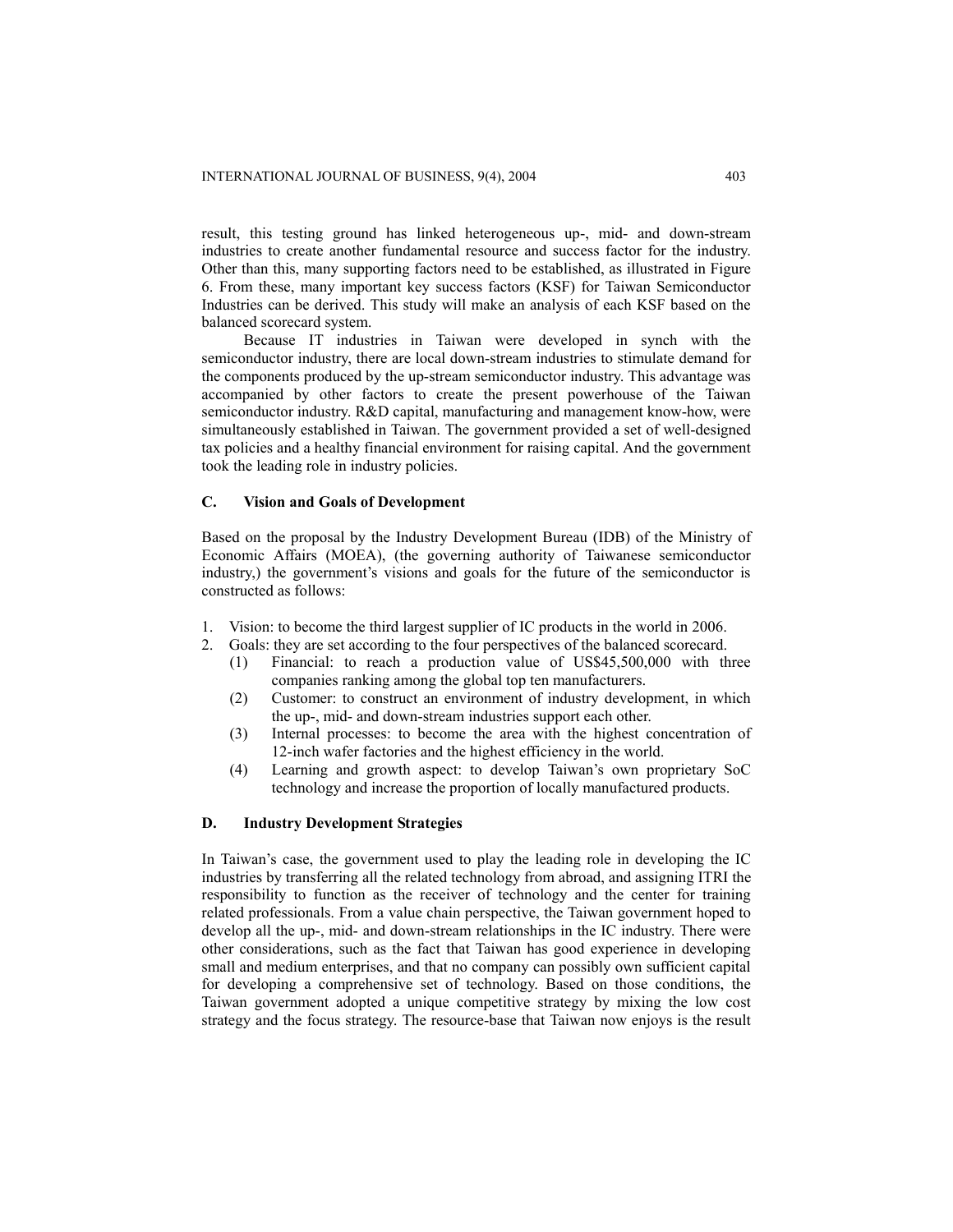of that strategy. At present, however, the industry has developed into a rather mature state. Therefore, the government has yielded the power to lead the development of the industry to the enterprises themselves. Now the government plays a role in guiding the industry, and the competitive strategy remains to be the mix of scale strategy and specialization strategy.

Now, we will explain the problems facing the Taiwan semiconductor industry from the four perspectives in the balanced scorecard system.

- 1. Financial: this can be further divided into the finance side and the taxation side:
	- (1) On the finance side, the healthy and active domestic finance market in which IC manufacturers could easily obtain a large amount of capital is a thing of the past. In recent years, the sagging global economy and the declining overall willingness to invest, have conspired to create a hostile environment for raising capital. This in turn leads to insufficient capability of manufacturers to conduct further R&D on their products, which is a potentially dangerous obstacle for Taiwan in developing advanced semiconductor industries. On the other hand, when one observes the future trends of IC products, it becomes evident that the 12-inch silicon wafer is the inevitable mainstream. Although the initial investment cost is prohibitively high, the profit on the wafers is also higher, which means faster recovery of costs. If Taiwan steps back from building 12-inch wafer plants, it may not hold the status of world's largest wafer foundry base much longer. But the estimated initial cost required for building a 12-inch wafer plant is around US\$3 billion, which no manufacturer of modest scale can afford by any means. So how to help domestic manufacturers raise the capital needed will be a major challenge.
	- (2) Taxation: The various favorable taxation measures provided by the government are not working the way they are supposed to. Due to insufficient promotion effort on the government's part, manufacturers are not well aware of the tax credit for expenditure on equipment, technology, professional talents, R&D and training. Even when they are aware of the taxation measures, they have no access to guidance on how to apply for the deduction. Also, it seriously requires reexamination whether the government is offering the tax credit and exemption categories that the enterprises actually need. In the past, Taiwan used to have a rather wholesome taxation environment that attracted the investment of high-tech companies abroad in Taiwan, thus accelerating the technological development of the semiconductor industry. But in recent years, foreign companies are closing down their operation units in Taiwan or moving their investment targets out of the country. Therefore, the problems of how to provide custom-made tax break measures for major foreign high-tech companies to attract them back to Taiwan and enhance the advanced semiconductor technology, is very much worth exploring.
- 2. Customers: The industry cluster effect has produced tremendously impressive results in the past. Taiwan needs to realize that the major issue facing it today is how to master marketing strategies. At present, a relatively low proportion of domestic IC products are free of reliance on imports, especially in terms of critical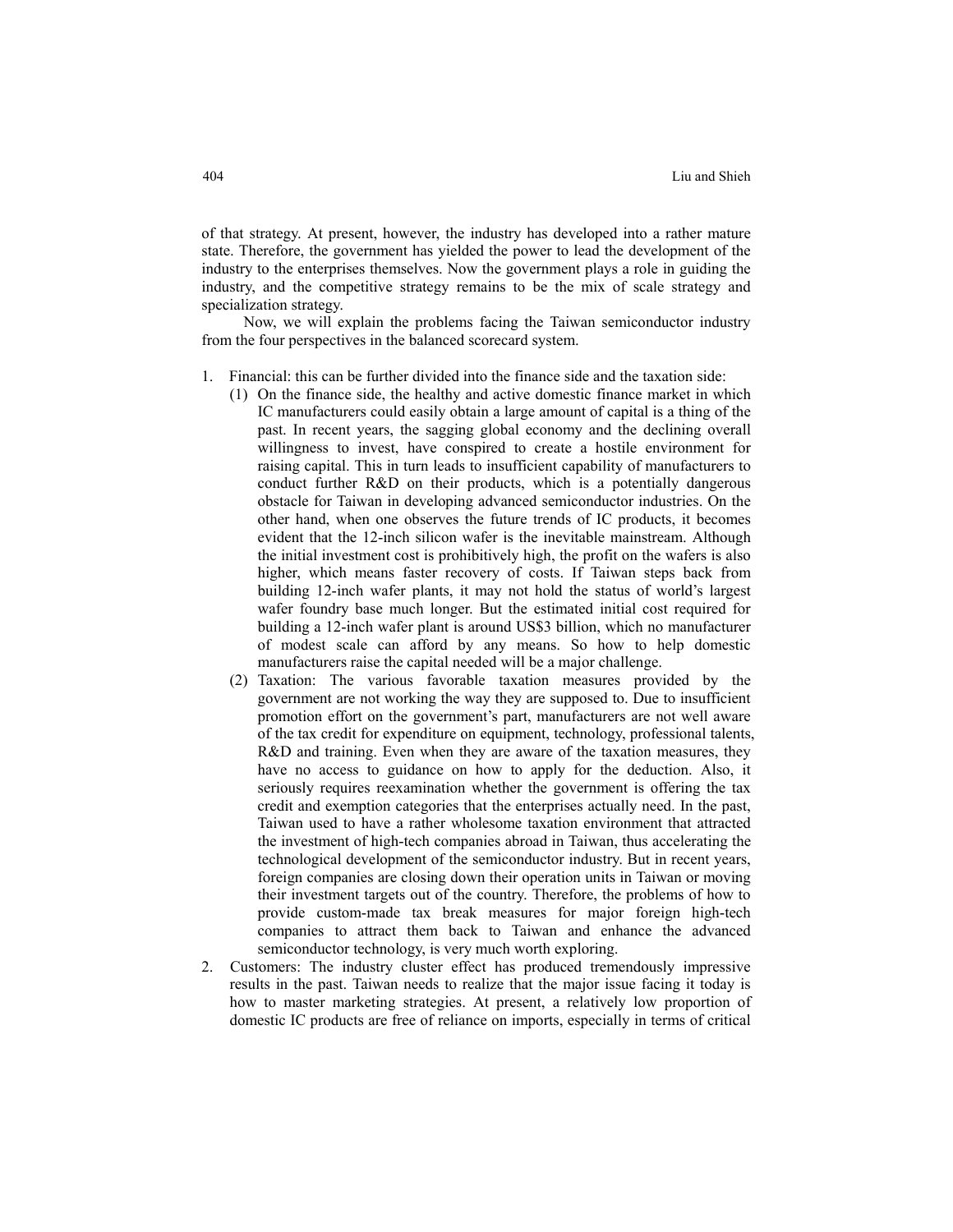components and equipment. Therefore it is important to improve technology, encourage local R&D and production to lower costs, achieve lower production costs in existing conditions, pursue the transfer of advanced technology from abroad, and increase the share in international consumer markets. As for the government, it should cooperate with domestic enterprises to pursue opportunities to work with major international manufacturers in sharing the production process (strategic alliance of division labor with major European or Japanese manufacturers, for example.) This can in turn help to enhance the international competitiveness of domestic IC industries. Another issue is that the expansive domestic demand market of China, and the corresponding tax break its government offers, has improved the international competitiveness of Chinese manufacturers by a large extent. Since China's development potential is impossible to ignore, and it will become a major challenge to achieve market segmentation and differentiation between the IC industries of Taiwan and those of China.

- 3. Internal processes: in the past, Taiwan rivaled any country in the world in its production efficiency and its control of product acceptance rate. Not to mention its world-leading use of IT and network products. Looking into the future, Taiwan should be more proactive in adopting the latest technology and deploy it in enterprises and factories. In the current stage, enterprises may enhance their efficacy and production efficiency though the application of wireless technology. On the other hand, this was all beneficial to the development of the semiconductor industry due to the establishment of a system, which allowed fast accumulation of relevant knowledge. This and competition worked together to create a sound environment for industry innovation, thanks to cooperation between industry and R&D groups. This environment quickly developed the channels of communication, and promoted knowledge sharing within the industry, thereby accelerating the formation of new knowledge and the rate of industry and product innovation.
- 4. Learning and growth: In the pursuit of a knowledge economy for a resource-base, the most crucial factor is innovation. It involves no more and no less, than issues regarding professional human resources and technology.
	- (1) On the professional talent side: Domestic enterprises in IC-related industries have huge demand for R&D staff, but the desperately short supply of qualified people has become a common problem for the industries. The compensation systems of local semiconductor manufacturers are mostly in the forms of employee bonus or profit sharing, which provide little incentive for employees to stay with the same enterprise for a long time. Although on a positive note, the high turnover rate of employees helps to improve the overall quality of employees in IC industries, the difficulty lies in tracking the status of human resources supply. This has become an annoying problem for enterprises. Furthermore, newly graduated employees, even if they majored in related fields, are still not professionals and require a certain period of pre-occupational training before they can be individually assigned tasks. Therefore, how to narrow the gap between the professional training provided by the education system and that required by the industry remains a great challenge.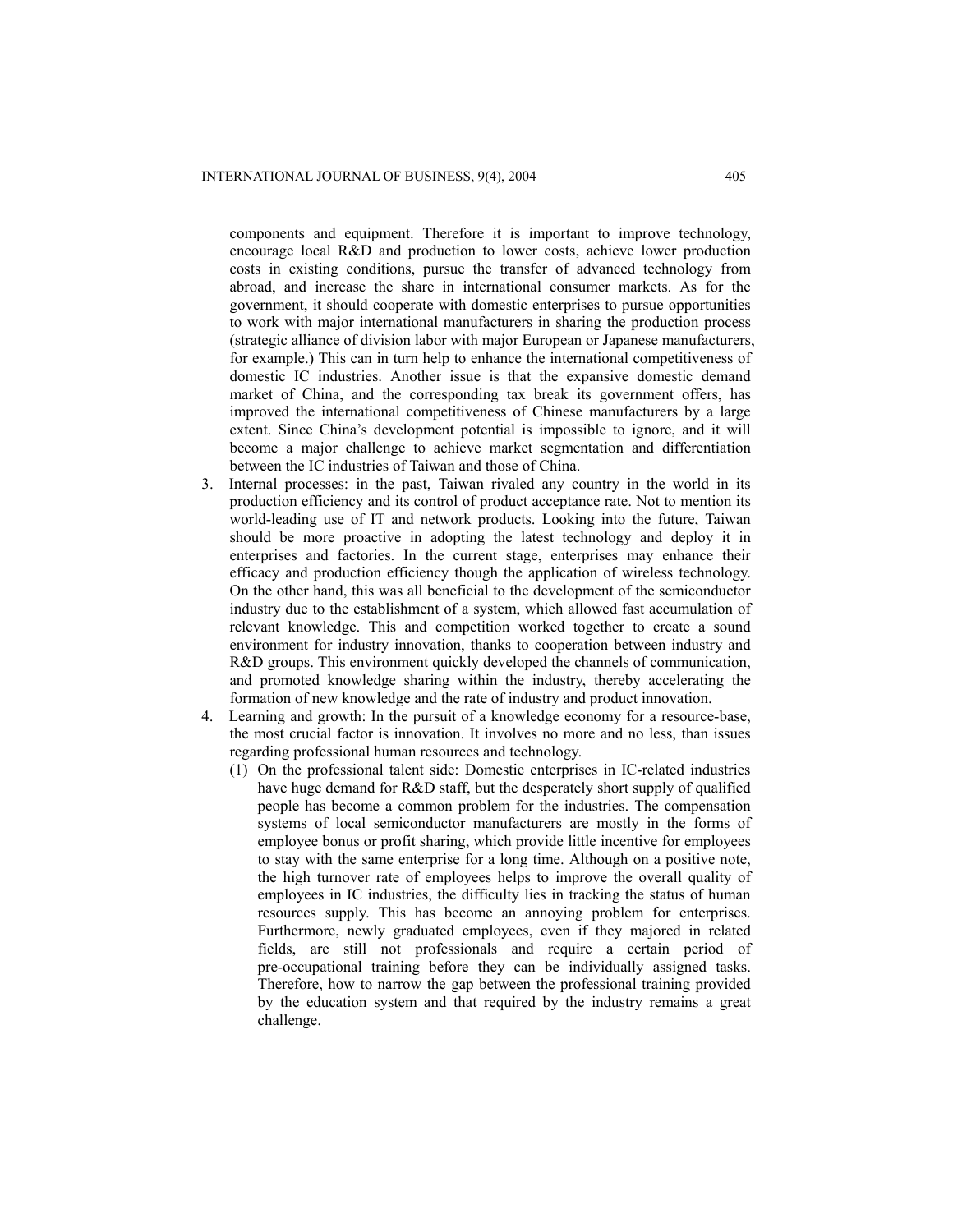(2) On the technology side: IC design houses in Taiwan focus on developing and designing digital IC products, but they are quite weak in the fields of analogue, high-frequency and system products. This poses a potential threat for the future development of IC products. As for the manufacturing sector, the fact that only a small number of domestic companies are able to develop advanced, sub-13 $\mu$  production process, coupled with the insufficient of product acceptance rate threaten to slow down the overall advance of technology in IC industries. The packaging and testing industries face their own challenge in the trend of moving low-level packaging and testing technology to mainland China. In response, Taiwan manufacturers really need to think about how to move in their own direction toward developing advanced packaging technology such as CSP or Flip-chip, and gain control of critical technology in order to meet the demand of portable, lightweight, compact terminal products. The cluster effect of the semiconductor industry as provided a platform for the quick transfer of knowledge, and has brought about rapid technological advancements. At the same time, a new driving force for industry innovation has been created, whether for an industrial technology research institute or independent departments separated from different companies. We can look at UMC's creation of MediaTek as an example. The government has also begun focusing on Intellectual Property Rights protection, thereby creating a good system for the industry to operate in.

In order to overcome the problems described above, it is an urgent task for Taiwan to seek out the resource-based and key success factors for its industries, according to its past experience and based on the demand from the four perspectives of the balanced scorecard system. It is even more important to execute policy measures through the most efficient use of resources.

To address those issues, this study asks experts of the industry to conduct interviews of researchers of the Taiwan semiconductor industry, and interview the staff of IT Industries Division of IDB, MOEA, the governing authority of the Taiwan semiconductor industry. A questionnaire was issued for a survey on the Taiwan development experience. Among the 70 questionnaires issued, 63 valid copies were returned. After examining the results from the survey, we were able to draw conclusions regarding the following issues: the resource-base the industry seeks to establish, key success factors and industrial policy measures, the correlation analysis of various key success factors and industrial policy measures, the correlation analysis among the industrial policy measures, and a comparative analysis of the Taiwan semiconductor industry with its main competitor, the South Korean semiconductor industry.

## **E. The Resource-based and Key Success Factors of the Industry in Taiwan**

Based on the information obtained through the interviews with employees of semiconductor enterprises and from the questionnaires, we compile a chart depicting some issues regarding the Taiwan semiconductor industry, including the resource-base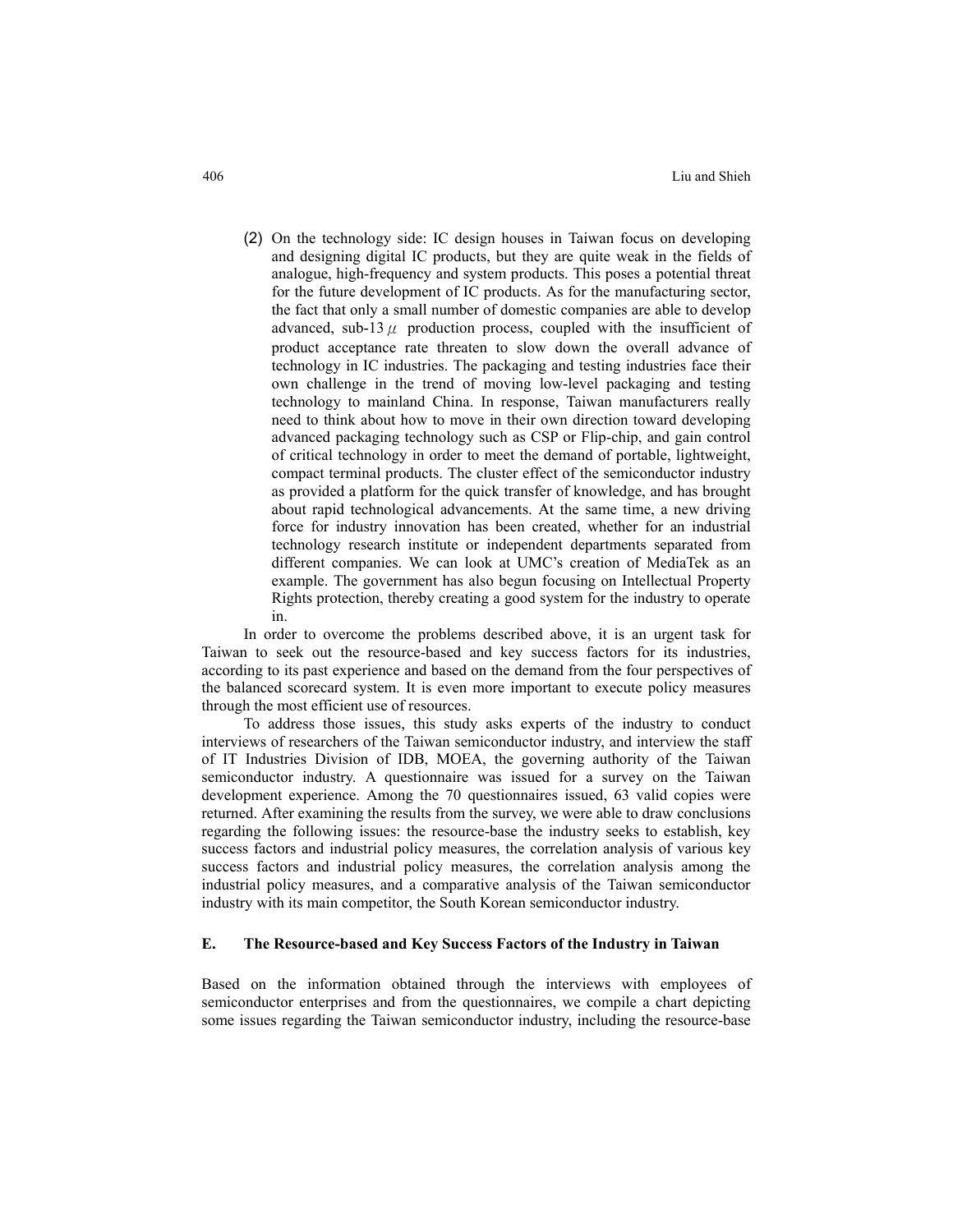it seeks to establish, the key success factors, and the industrial policy measures adopted. A discussion on those issues is made based on the four aspects of the balanced scorecard system. See Table 2 below:

| Table 2                                                                                |
|----------------------------------------------------------------------------------------|
| The resource-based, the key success factors, and the industrial policy measures for IC |
| industry                                                                               |

|           |                |                                 |     | muusu y                                 |     |                                                                         |
|-----------|----------------|---------------------------------|-----|-----------------------------------------|-----|-------------------------------------------------------------------------|
| Balanced  | Resource-based |                                 |     |                                         |     | Major government industrial                                             |
| scorecard |                | sought to establish             |     | Key success factors                     |     | policy measures                                                         |
| Financial |                | (1) Funding sources             | (1) | assistance from gov.<br>project funding | (1) | provision of a IPO and fund<br>raising environment by the<br>government |
|           |                |                                 | (2) | support of tax policies                 | (2) | encouragement of venture<br>capital firms and tax exemption             |
|           |                |                                 | (3) | support of financial                    |     | for focus industries                                                    |
|           |                |                                 |     | market                                  | (3) | government funding or                                                   |
|           |                |                                 |     |                                         |     | investment matching for                                                 |
|           | (2)            | Profitability                   | (4) | profitability of the                    |     | indicatory manufacturers                                                |
|           |                |                                 |     | industry                                | (4) | tax incentive systems to                                                |
|           |                |                                 |     |                                         |     | encourage export                                                        |
|           |                |                                 |     |                                         | (5) | investment tax credit of                                                |
|           |                |                                 |     |                                         |     | five-year tax exemption period                                          |
|           |                |                                 |     |                                         |     | for shareholder in focus                                                |
|           |                |                                 |     |                                         |     | industries                                                              |
|           | (1)            | price                           | (1) | ability to market                       | (1) | assistance in international                                             |
| Customer  | (2)            | competitiveness<br>market share |     | products internationally                |     | business operations                                                     |
|           | (3)            | vertical                        | (2) | industry cluster effect                 | (2) | organization of industry                                                |
|           |                | integration                     | (3) | specialized division labor              |     | alliance                                                                |
|           |                | materials and                   |     | and interaction among                   | (3) | development of Industrial Park                                          |
|           |                | component                       |     | the up-, mid- and                       |     | and establishment of                                                    |
|           |                | supply in the                   |     | down-stream industries                  |     | industrial district and                                                 |
|           |                | up-stream                       | (4) | degree of economy of                    |     | processing & export zone                                                |
|           | (4)            | cost and quality                |     | scale                                   | (4) | creating a fully competitive                                            |
|           |                | that meet market                | (5) | manufacturing                           |     | environment for industries                                              |
|           |                | demand                          |     | management capability                   | (5) | support in public construction                                          |
|           |                |                                 | (6) | support of domestic                     |     | and facilities(such as                                                  |
|           |                |                                 |     | industries                              |     | roads and airports)                                                     |
|           |                |                                 | (7) | good customer service                   |     |                                                                         |
|           | (5)            | customer<br>satisfaction        |     | ability(acceptance rate                 | (6) | subsidy and guidance for                                                |
|           |                |                                 |     | and fast delivery)                      |     | industrial safety, quality<br>assurance and computerization             |
|           |                |                                 |     |                                         | (7) | allowance to introduce foreign                                          |
|           |                |                                 |     |                                         |     | labor in important                                                      |
|           |                |                                 | (8) | application environment                 |     | investment projects                                                     |
|           | (6)            | application                     |     | for the industry                        | (8) | development of domestic                                                 |
|           |                | environment for                 |     |                                         |     | market and provision of                                                 |
|           |                | down-stream                     |     |                                         |     | environment for product                                                 |
|           |                | industries                      |     |                                         |     | application and testing                                                 |
|           |                |                                 |     |                                         |     |                                                                         |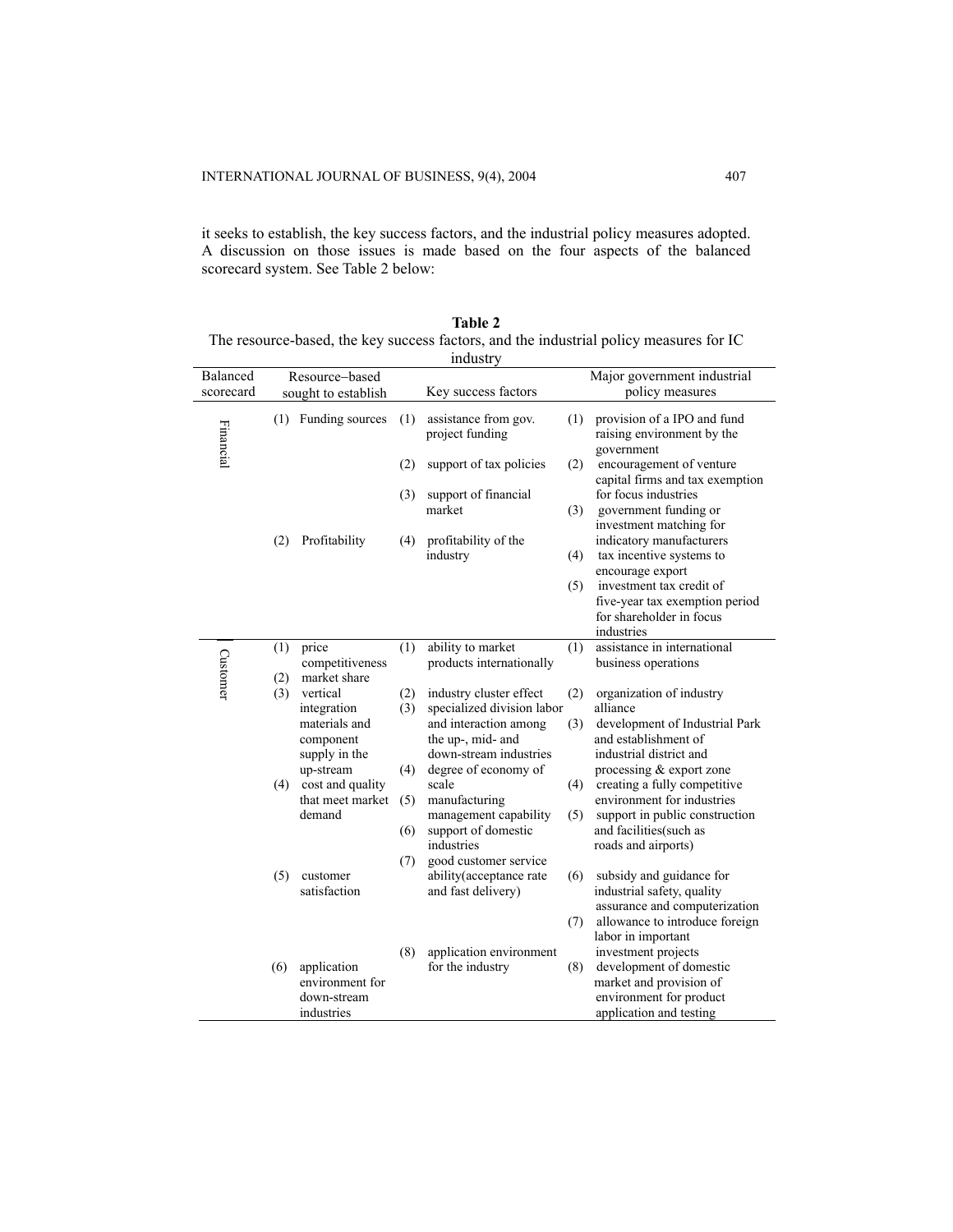408 Liu and Shieh

| Balanced            |                      | Resource-based                                     |                                                  | таріє 2 (continueu)                                                    |                                                   | Major government industrial                                                         |
|---------------------|----------------------|----------------------------------------------------|--------------------------------------------------|------------------------------------------------------------------------|---------------------------------------------------|-------------------------------------------------------------------------------------|
| scorecard           |                      | sought to establish                                |                                                  | Key success factors                                                    |                                                   | policy measures                                                                     |
|                     | (1)                  | benchmarking<br>system                             | (1)                                              | vision of high-leveling<br>government officials and<br>project leaders | (1)                                               | support of high-leveling<br>government officials and support<br>in policy           |
| Internal processes  | (2)                  | project<br>management                              | (2)                                              | organizational culture of (2)<br>the research institute                |                                                   | establishing national prices for<br>various benchmarks                              |
|                     | (3)                  | administration<br>and production                   | (3)                                              | continuous support of<br>national policies                             | (3)                                               | encouraging the development of<br><b>SME</b>                                        |
|                     |                      | efficiency                                         | (4)<br>(5)                                       | flexibility of SME<br>ability to use IT                                | (4)                                               | tariff exemption for imported<br>machinery and equipment                            |
|                     |                      |                                                    |                                                  |                                                                        | (5)                                               | tax credit on investment in<br>automation and computerization<br>equipment          |
|                     | (1)                  | Development of<br>talent and ability<br>to improve | (1)                                              | policies on talent<br>development and<br>introduction of the           | (1)<br>(2)                                        | support of technology projects<br>policies for developing<br>technology talent pool |
|                     | (2)                  | technology<br>ability of new                       |                                                  | government and the<br>enterprises themselves                           | (3)                                               | introduction of talents from<br>abroad                                              |
|                     |                      | product R&D<br>and innovation                      | (2)                                              | smooth introduction of<br>foreign technology                           | (4)                                               | foundations established with<br>government donation to assist in                    |
|                     | patent and IP<br>(3) |                                                    | (3)                                              | degree of control on<br>patents                                        |                                                   | the development of industry<br>technology and products(ex:                          |
|                     |                      |                                                    | (4)                                              | production technology<br>ability                                       |                                                   | ITRI and III)                                                                       |
| Learning and growth |                      | (5)                                                | ability to guide specs or<br>speed to follow new | (5)                                                                    | introduction of foreign<br>technology and patents |                                                                                     |
|                     | (4)                  | ability to control<br>new product                  | (6)                                              | specs<br>ability to adapt to                                           | (6)                                               | protection of intellectual<br>property rights                                       |
|                     |                      | specifications                                     |                                                  | changes in the external<br>environment                                 | (7)                                               | tax exemption for royalty from<br>foreign profit-taking business                    |
|                     |                      |                                                    | (7)                                              | ability of product<br>innovation                                       | (8)                                               | provision of information on<br>industry development and market<br>trends            |
|                     |                      |                                                    | (8)                                              | ability to use technology                                              | (9)                                               | subsidy for R&D on technology<br>and products                                       |
|                     |                      |                                                    |                                                  |                                                                        |                                                   | $(10)$ encouraging enterprises to set up<br>R&D centers                             |
|                     |                      |                                                    |                                                  |                                                                        |                                                   | (11) loans for R&D on technology<br>and products                                    |
|                     |                      |                                                    |                                                  |                                                                        |                                                   | (12) tax credit on company<br>investment on R&D and staff<br>training expenditures  |

**Table 2 (continued)** 

Data source: compiled from the results of the questionnaire survey of this study

## **F. The Relationship between Key Success Factors and Industrial Policy Measures**

This study is mainly based on the opinions of elite members of the industry, academia and research circles that were present at the Taiwanese Semiconductor Industry Summit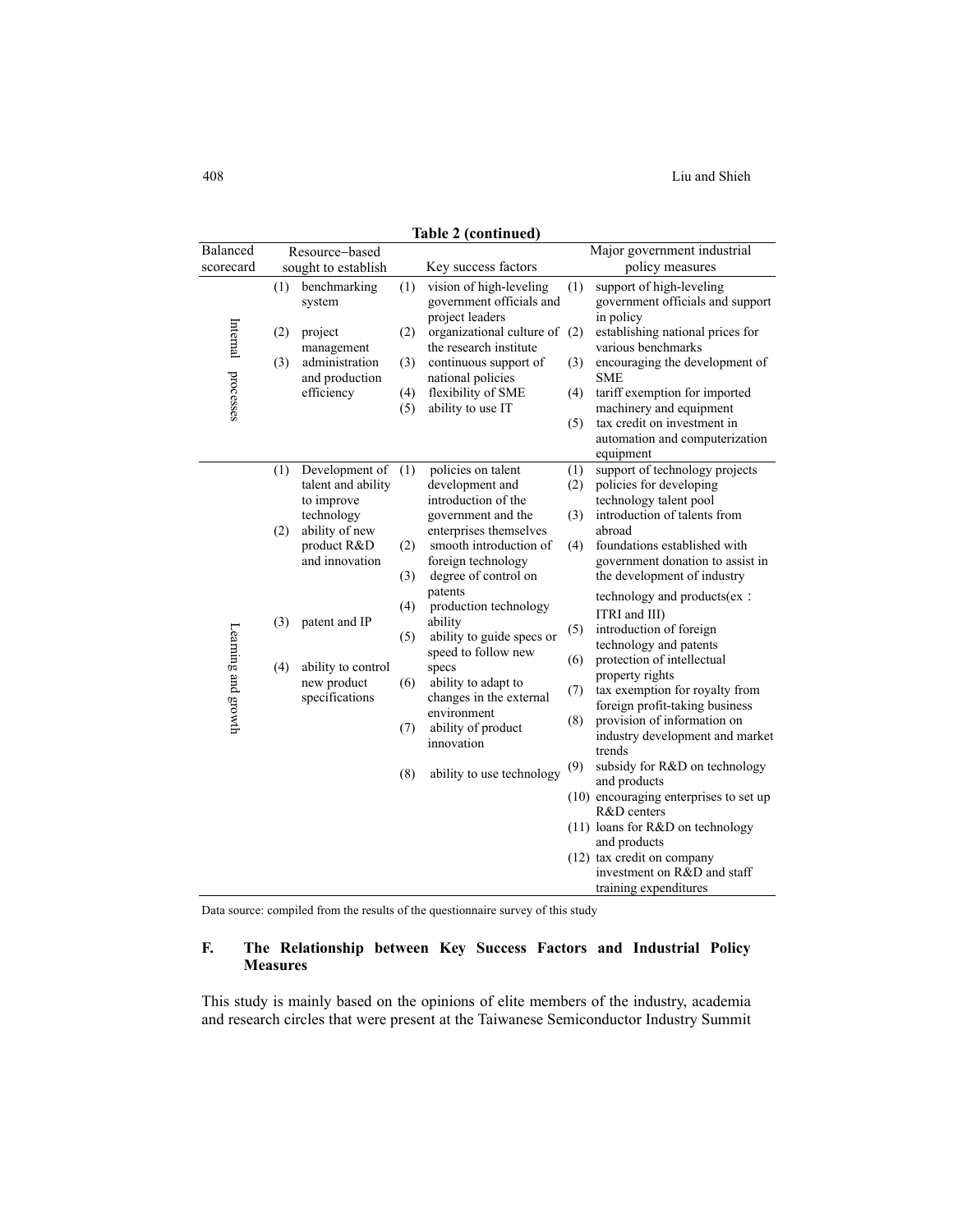organized by IDB, MOEA in 2002. In the Taiwanese Semiconductor Industry Summit organized by IDB of MOEA, the attendees included the leaders and important high-leveling managers of all the internationally famous enterprises mentioned above, such as TSMC, UMC, IDM, WinBond, MediaTek, Via, etc. The opinions of the experts at the summit are as follows:

Taiwan has laid a solid foundation for its industries thanks to the efforts of the government and enterprises in the past. The industry must continuously improve its technology in the future. In addition, the development of Intellectual Properties (IP) and SoC should be synchronized with international competitors. The government should also invest funds as a catalyst for encouraging the exchange of IP.

Regarding technology, the government should first encourage pilot studies and provide different incentives in each stage of technology development. Next, substantial support should be given to international cooperation, and the down-stream application, testing environment and infrastructure in Taiwan should be improved. Finally, the IC design house should strengthen their ability in leading the determination on specifications and standards. From these important conclusions, as well as the study on the key success factors of the semiconductor industry in the abovementioned literature, this study selects ten (10) important KSFs that Taiwan may develop and eleven (11) important policy measures, and conducts a correlation analysis on them. The analysis is illustrated in Table 3 on next page.

According to the degree of importance and correlation, each item is given a score of correlation. 5 points are given for very high correlation, 3 points for average correlation, 1 for weak correlation, 0 for no correlation, and -1 for negative correlation. Depending on the characteristics of the industry, different aspects are given different weighting proportions. For example: in picking ten key success factors for the semiconductor industry, the financial aspect is given a 30% weight (3 items to be picked); the customer aspect gets 20% (2 items picked); the internal processes aspect gets 20% (2 items picked); the learning and growth aspect get 30% (3 item picked). Based on the results, we are able to decide the priority position for the placing of resources. Of course, different policies do not always demand the same resources, but incase there is overlapping demand for the same resources, this can help decide where the resources can be best allocated.

 From the analysis of Table 3, it is easy to tell that those important policy measures selected, show that the following items are regarded as the most beneficial: ability of product innovation, the speed of catching on and following specifications (quick response), the professional training policies of the government and the enterprises themselves, and the vision of project leaders. The support of the financial market and the ability to use IT receive the lowest attention. When we ask: which policy measures taken by the Taiwan government are the most beneficial for the important key success factors? The results of this empirical study show that the following policy measures are the most influential: technological professional training policies, subsidies for R&D on technology and products, development of a domestic market, provision of environment for product application and testing, and the development of an Industry Park, industrial districts and processing and export zones.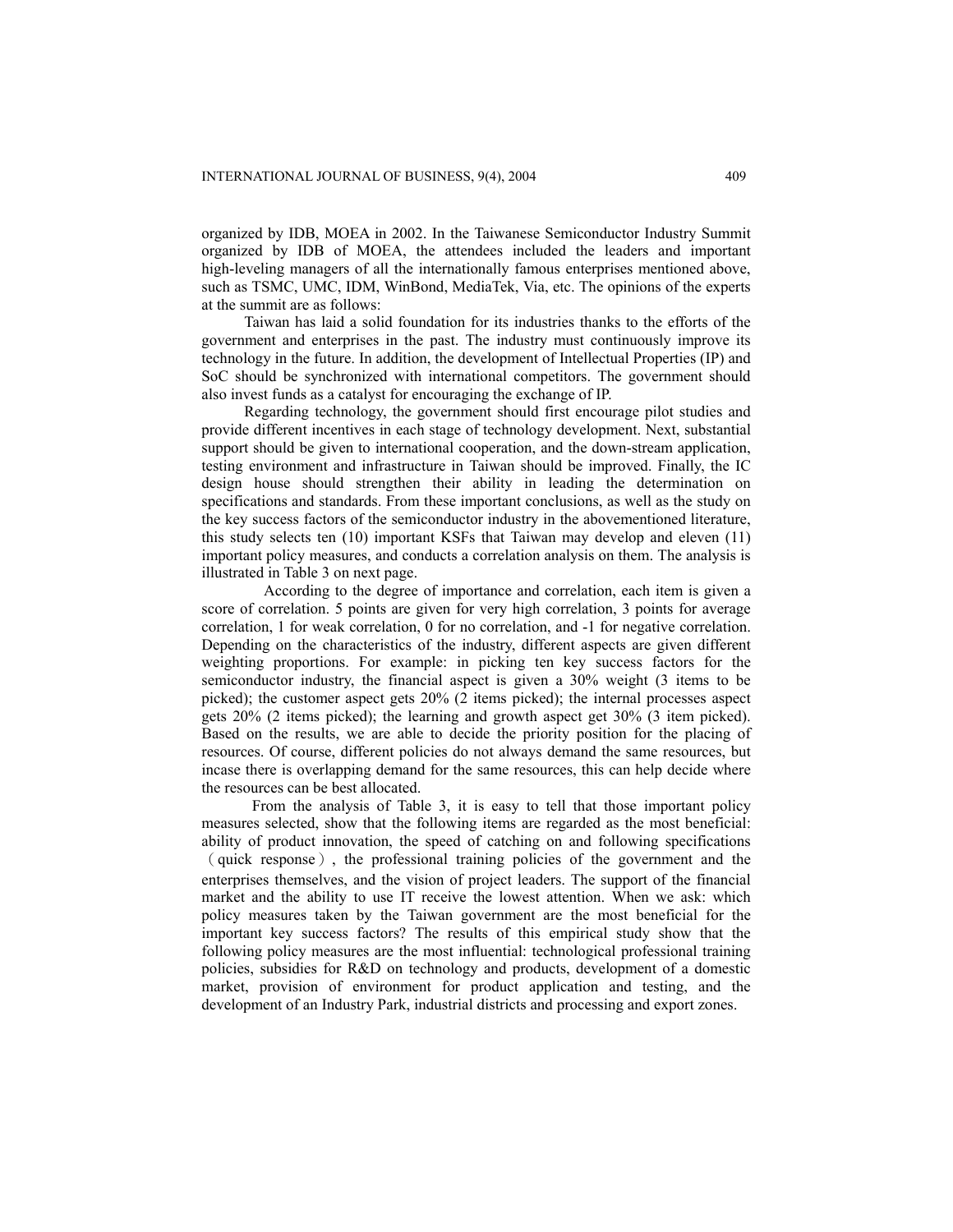| Table of correlation between key success factors and industrial policy measures |                                                            |                       |           |                    |             |                    |                                      |               |             |                                                        |                     |                    |       |
|---------------------------------------------------------------------------------|------------------------------------------------------------|-----------------------|-----------|--------------------|-------------|--------------------|--------------------------------------|---------------|-------------|--------------------------------------------------------|---------------------|--------------------|-------|
|                                                                                 | <b>Industrial policy</b><br>measure<br>Key success factors | High-leveling support | <b>FO</b> | Talent development | R&D centers | Foreign technology | zone<br>Industry Park and industrial | Tax<br>credit | R&D Subsidy | application & testing<br>Environment<br>Ęor<br>product | Foreign recruitment | Market information | Total |
| Financial                                                                       | Gov. technology<br>project                                 |                       | ▲         |                    |             |                    | $\circ$                              | $\circ$       |             |                                                        | $\circ$             |                    | 38    |
|                                                                                 | <b>Taxation</b> policies                                   |                       | ▲         |                    | $\circ$     | $\bullet$          |                                      |               |             | $\circ$                                                | $\circ$             | $\circ$            | 32    |
|                                                                                 | Financial market                                           | $\circ$               |           | $\circ$            | $\bullet$   | $\circ$            | $\bullet$                            |               |             | $\bullet$                                              | ▲                   | ▲                  | 27    |
|                                                                                 | Sub-total                                                  | 11                    | 5         | 11                 | 9           | 9                  | 9                                    | 11            | 15          | 9                                                      | $\mathbf{2}$        | 6                  | 97    |
| Customer                                                                        | Application<br>environment                                 | $\bullet$             | ▲         |                    |             | $\bullet$          |                                      | $\circ$       |             |                                                        | $\circ$             | $\circ$            | 34    |
|                                                                                 | Cluster effect                                             |                       | ▲         | $\bullet$          | $\bullet$   | $\bullet$          |                                      |               | ▲           | $\bullet$                                              |                     | $\circ$            | 31    |
|                                                                                 | Sub-total                                                  | 8                     | $\bf{0}$  | 8                  | 8           | 6                  | 10                                   | 6             | 5           | 8                                                      | 4                   | $\overline{2}$     | 65    |
| processes<br>Internal                                                           | Vision of leaders                                          |                       |           |                    |             | $\circ$            |                                      | $\circ$       | $\circ$     |                                                        |                     |                    | 41    |
|                                                                                 | Ability to use IT                                          | $\circ$               | $\bullet$ |                    | $\circ$     | $\circ$            | $\circ$                              | $\bullet$     |             | $\bullet$                                              | $\circ$             | $\bullet$          | 27    |
|                                                                                 | Sub-total                                                  | 6                     | 8         | 10                 | 4           | $\overline{2}$     | 6                                    | 4             | 6           | 8                                                      | 6                   | 8                  | 68    |
| earning and growth<br>and innovation                                            | Talent<br>development<br>policy                            |                       |           |                    |             |                    |                                      |               |             |                                                        |                     | $\circ$            | 41    |
|                                                                                 | Innovation<br>and<br>quick response                        | $\circ$               |           |                    |             |                    |                                      | $\circ$       |             |                                                        |                     |                    | 43    |
|                                                                                 | Technology and<br>management                               |                       | $\circ$   |                    | ▲           | $\circ$            | $\circ$                              | $\circ$       |             |                                                        | $\circ$             |                    | 26    |
|                                                                                 | Sub-total                                                  | 9                     | 11        | 15                 | 8           | 9                  | 9                                    | 7             | 13          | 13                                                     | 9                   | 7                  | 110   |
| Total                                                                           |                                                            | 34                    | 24        | 44                 | 29          | 26                 | 34                                   | 28            | 39          | 38                                                     | 21                  | 25                 |       |

**Table 3**

Data source: compiled based on the results of questionnaire survey of this study

:very high correlation (5) **●**:average correlation(3) **○**:weak correlation(1) **▲**:no correlation(0) : negative correlation (-1)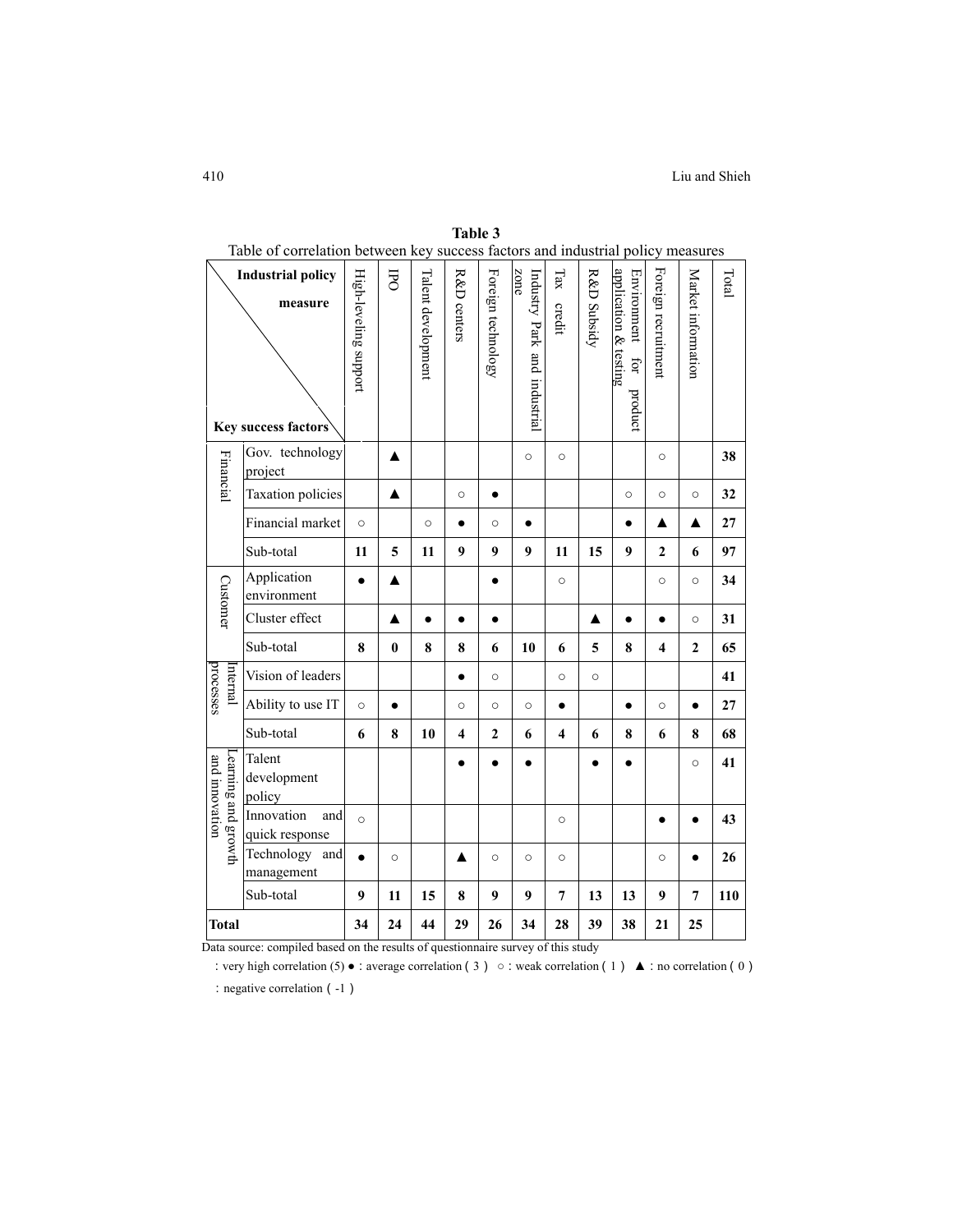#### **G. SWOT and Competitive Analyses against Major Competing Countries**

The main objective in this section is to make a SWOT analysis of the home country and a competition analysis of major competing countries. From an analysis of the up-stream a down-stream IC industries, we can see that the IC design house has the advantage of good cost management, proximity to the down-stream IT application market, and control of numeric technology. Its disadvantages include relatively weak product innovativeness, lack of experience in designing analogue and wireless communication IC product, lack of SoC technology know-how, and relatively weak marketing capability. The advantages of the IC manufacturing industry are sufficient production capacity, good service quality and the progression of OEM technology in synch with the rest of the world. The disadvantages include lack of control on DRAM technology and relatively weak marketing capability. The advantages of the IC packaging and testing industries are proximity to the foundry factories and advanced technology. The disadvantages are insufficient cost competitiveness in low-level products and lack of strategic deployment in the mainland Chinese market. The entire SWOT analysis is shown in figure 5 below:

|   | Specialized division labor and strong cluster $\triangleright$<br>effect. |   | Excessive homogeneity of fields<br>and<br>products, lack of innovation. |
|---|---------------------------------------------------------------------------|---|-------------------------------------------------------------------------|
|   | $\triangleright$ The power of Taiwanese foundry industry $\triangleright$ |   | Insufficient specialty in high-frequency,                               |
|   | stimulating the development of up- and                                    |   | wireless communication and analogue                                     |
|   | down-stream industries.                                                   |   | design and systems.                                                     |
| ➤ | Support of down-stream PC and $IT$                                        |   | SoC-related design, production, packaging                               |
|   | industries.                                                               |   | and testing technology need improving.                                  |
| ➤ | Good operation flexibility Relative cost $\triangleright$                 |   | Insufficient marketing channels and market                              |
|   | advantage.                                                                |   | sensibility.                                                            |
| ➤ | Good capability in digital design and                                     |   |                                                                         |
|   | CMOS production process.                                                  |   |                                                                         |
|   | <b>Strength</b>                                                           |   | <b>Weakness</b>                                                         |
|   | <b>Opportunity Threat</b>                                                 |   |                                                                         |
|   | $\triangleright$ Huge appetite of Chinese PC/digital                      |   | New entry of the game of wafer                                          |
|   | consumer product market.                                                  | ⋗ | foundry competition from Korea<br>and                                   |
| ➤ | Component business opportunities derived                                  |   | China.                                                                  |
|   | from IA products.                                                         | ⋗ | Designing up-comers from Israel<br>and                                  |
| ➤ | Strengthened capability due to alliance, tech                             |   | Europe are catching up fast.                                            |
|   | transfer and acquisition.                                                 | ⋗ | High<br>barrier<br>of<br>entry<br>wireless                              |
| ➤ | Continuous orders<br>from major<br>IDM                                    |   | communication<br>products,<br>companies                                 |
|   | companies a boon for manufacturing,                                       |   | without critical technology or early movers                             |
|   | packaging and testing industries.                                         |   | have difficulty to survive.                                             |
|   | The down-stream wireless communication                                    |   |                                                                         |
|   | industry in Taiwan has taken off.                                         |   |                                                                         |

**Figure 5**  The SWOT analysis of Taiwanese IC industry

Data source: compiled for this study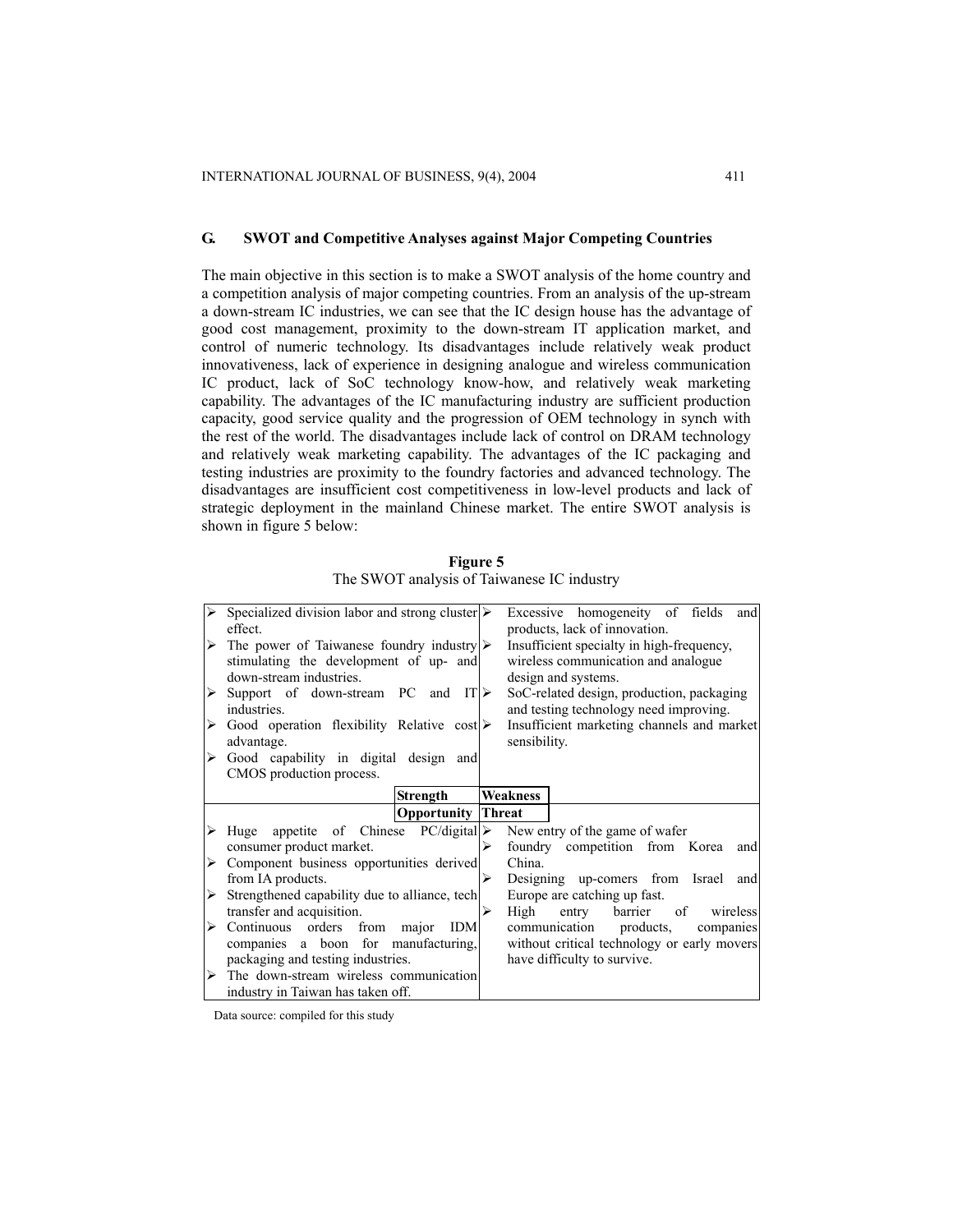The Taiwan semiconductor industry should regard South Korea, number three in the world in this field, as its main competitor. The following is a simple analysis of the Korean industry:

The Korean semiconductor industry was born in 1965, when Commy Corp. from the United States established a transistor assembly factory in South Korea. Other American semiconductor companies such as Motorola followed suit. The beginning of South Korea's own semiconductor industry should be in 1974, with the establishment of Korea Semiconductor Corp., which was later acquired by Samsung Group. The South Korean government began its intervention in full force in 1981, with the conception of its semiconductor development project, and the introduction of large conglomerates such as Samsung, Goldstar and Hyundai into the semiconductor business. The Korean semiconductor industry soon won a position in the global market. Goldstar merged with Hyundai in 1994.

As it is, the Korean semiconductor industry is mainly lead by large enterprises, especially Samsung, Hyundai and LG. All of the companies are large, vertically integrated companies, and integrated component manufacturers as well. That means the entire production process, from up-stream to down-stream, can be completed within their own factories. The largest packaging plant is also in South Korea, although it almost does not do any business with the three largest Korean semiconductor manufacturers, but takes commission from abroad exclusively.

| <b>Balanced scorecard</b> | <b>Key success factors</b>                                                     | Taiwan vs. Korea                        |  |  |  |  |  |
|---------------------------|--------------------------------------------------------------------------------|-----------------------------------------|--|--|--|--|--|
| Financial                 | Funding of Gov. technology projects                                            | $\circ$ Equal                           |  |  |  |  |  |
|                           | Supporting taxation policies                                                   | $\circ$ Equal                           |  |  |  |  |  |
|                           | Support of financial market                                                    | • Korea is superior                     |  |  |  |  |  |
| Customer                  | Industry<br>technology<br>and<br>environment                                   | application $\bullet$ Korea is superior |  |  |  |  |  |
|                           | Industry cluster effect                                                        | ▲ Taiwan is superior                    |  |  |  |  |  |
| Internal processes        | Vision of gov. and project leaders                                             | $\circ$ Equal                           |  |  |  |  |  |
|                           | Ability to use IT technology                                                   | $\circ$ Equal                           |  |  |  |  |  |
| Learning and growth       | Talent development policies of government • Korea is superior<br>and companies |                                         |  |  |  |  |  |
|                           | Product innovation, control of specs and speed • Korea is superior             |                                         |  |  |  |  |  |
|                           | Capability of manufacturing technology and<br>management                       | $\blacktriangle$ Taiwan is superior     |  |  |  |  |  |

**Table 4**  Analysis of the major competitor in semiconductor industr**y** 

Data source: compiled according to the results of questionnaire survey in this study

:competitor is very strong **●**:competitor is relatively strong **○**:two countries are equal

**▲**: home country is relatively strong : home country is very strong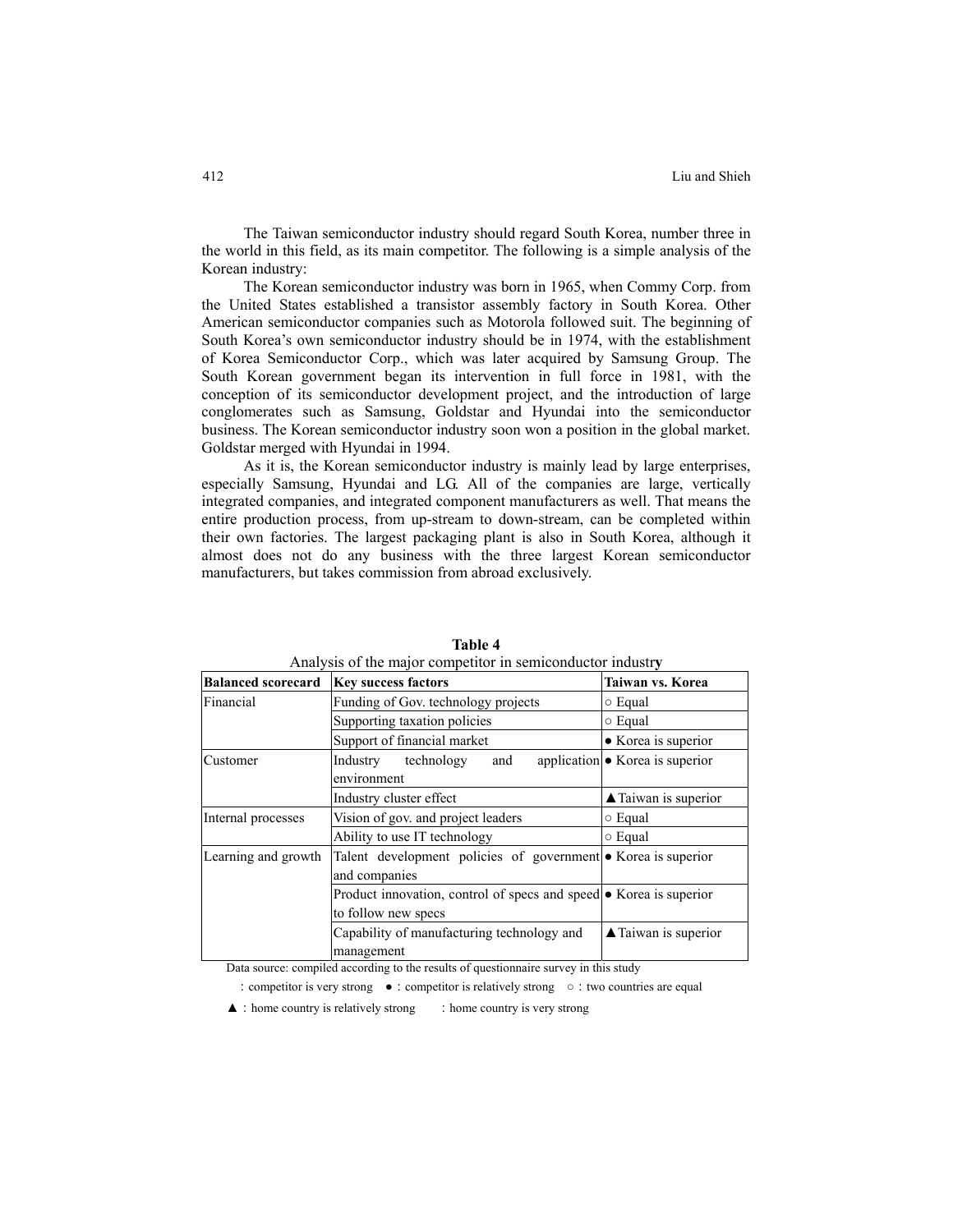In the historical development process of the Korean semiconductor industry, facing its different domestic and international environment, the Korean government needed to develop the national economy in a very short period of time. Therefore, it sought to work hand in hand with major conglomerates in pursuit of rapid development, with the government supporting the conglomerates with subsidies and joint R&D projects. With sufficient funds invested in R&D, they managed to quickly catch up with the leading countries in the IC industries.

From Table 4, we can see that the weaker key success factors for Taiwan include the following: financial market support, the environment for industry technology and application, professional talent development policies of the government and the companies themselves, the ability of product innovation, and the speed to control and follow specifications. Since those are the points requiring improvement, the Taiwanese government needs to put more consideration into related issues and propose policy measures for improvement.

## **Figure 6**

A chart of the correlation analysis among industry policy measures

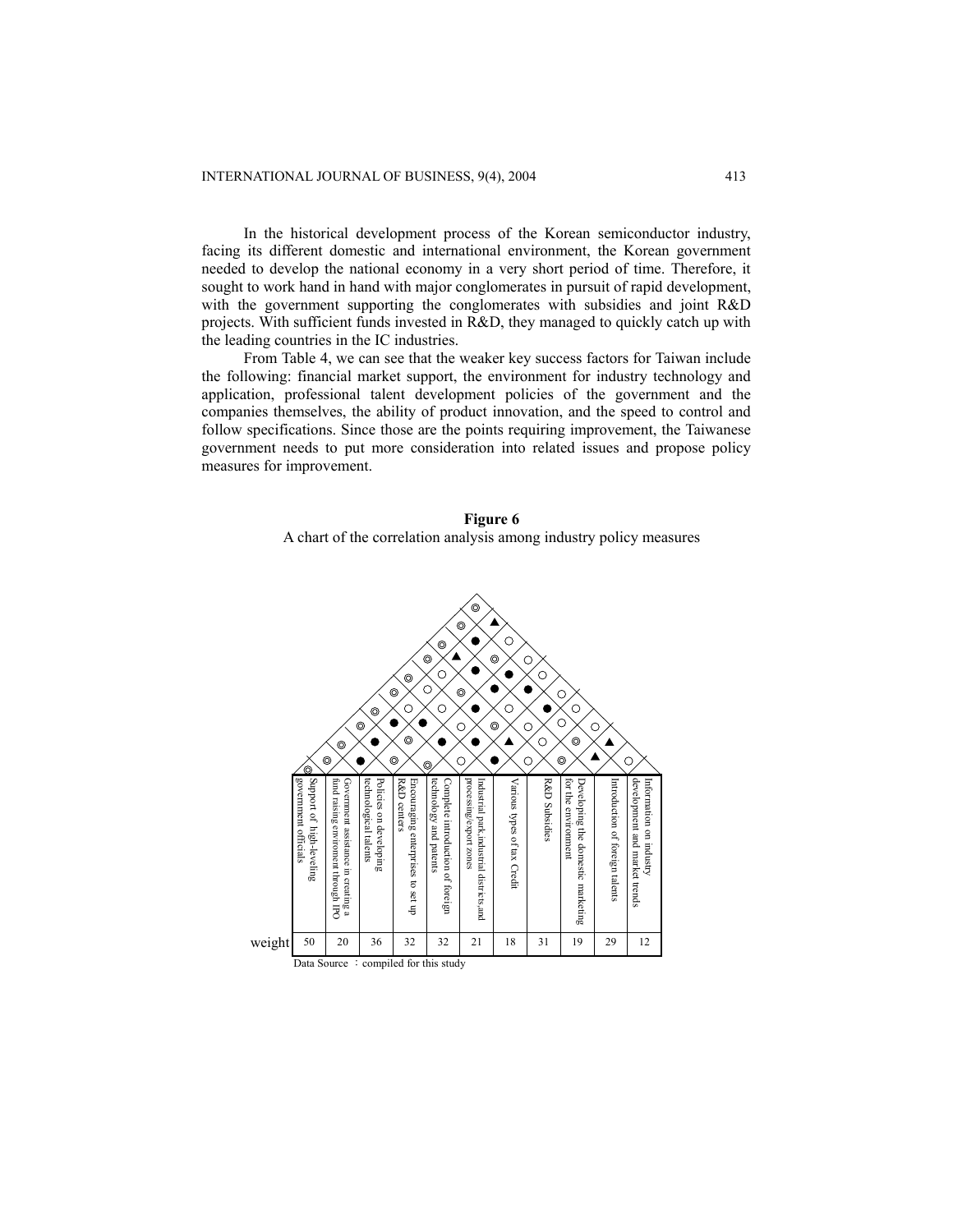#### **H. Analysis of the Correlation between Various Industry Policies**

Based on the results of the questionnaire survey, Figure 6 is produced to analyze the relationship among various policies and reveal the importance of the policies and the interrelationship among them. In the same modus operandi as the previous correlation, the analyses of various degrees of correlation are given different scores. Very high correlation receives 5 points, average correlation gets 3, weak correlation gets 1, no correlation gets 0, and negative correlation receives -1 point. The analysis shows that the support of high-level officials in the government is the most influential factor for the policies, and the policy for developing technological talent also has a heavy influence on other policies. Therefore, they should come in highest priority in policy execution. Also, measures such as encouraging enterprises to establish R&D centers and the introduction of a complete series of foreign technology and patents, also play an important role.

#### **I. Performance Measurement**

Finally, in order to have a clear understanding of the status of industry development and effectively solve the problems facing Taiwan as described above, it is necessary to establish related indicators for measurement to evaluate the degree of accomplishment in various stages. This study uses Table 3 to select the ten important key success factors that Taiwan can develop, and then uses the achievable resource-based shown in Figure 8 to properly select measurement indicators. These measurement indicators can be used to assess whether the respective resource-bases have been successfully accumulated, and to make decisions for establishing key success factors. See Table 5.

Taiwan government authorities have adopted policy measures to pursue the upgrade of its semiconductor industry in the future. So far, it has drawn up a "Silicon Island Project" and developed related measures. From the four perspectives in the balanced scorecard system, the measures include the following:

- (1) Financial: There should be stepped-up efforts to assist the provision of factors on the capital side, as well as tax incentives to facilitate the development of the semiconductor industry.
	- (i) On the finance side, the government should provide mid-term and long-term low-interest loans and help companies raise funds by listing their shares as technology stocks on the securities exchange.
	- (ii) On the taxation side, tax exemption should be provided for venture capital companies investing in focus industries.
- (2) Customers: The government should assist enterprises in establishing the channels of international marketing and cooperation for the semiconductor industry. It should also take advantage of the cluster effect existing in Taiwan, and promote efforts to turn Taiwan into the testing environment for global semiconductor products, services and technology.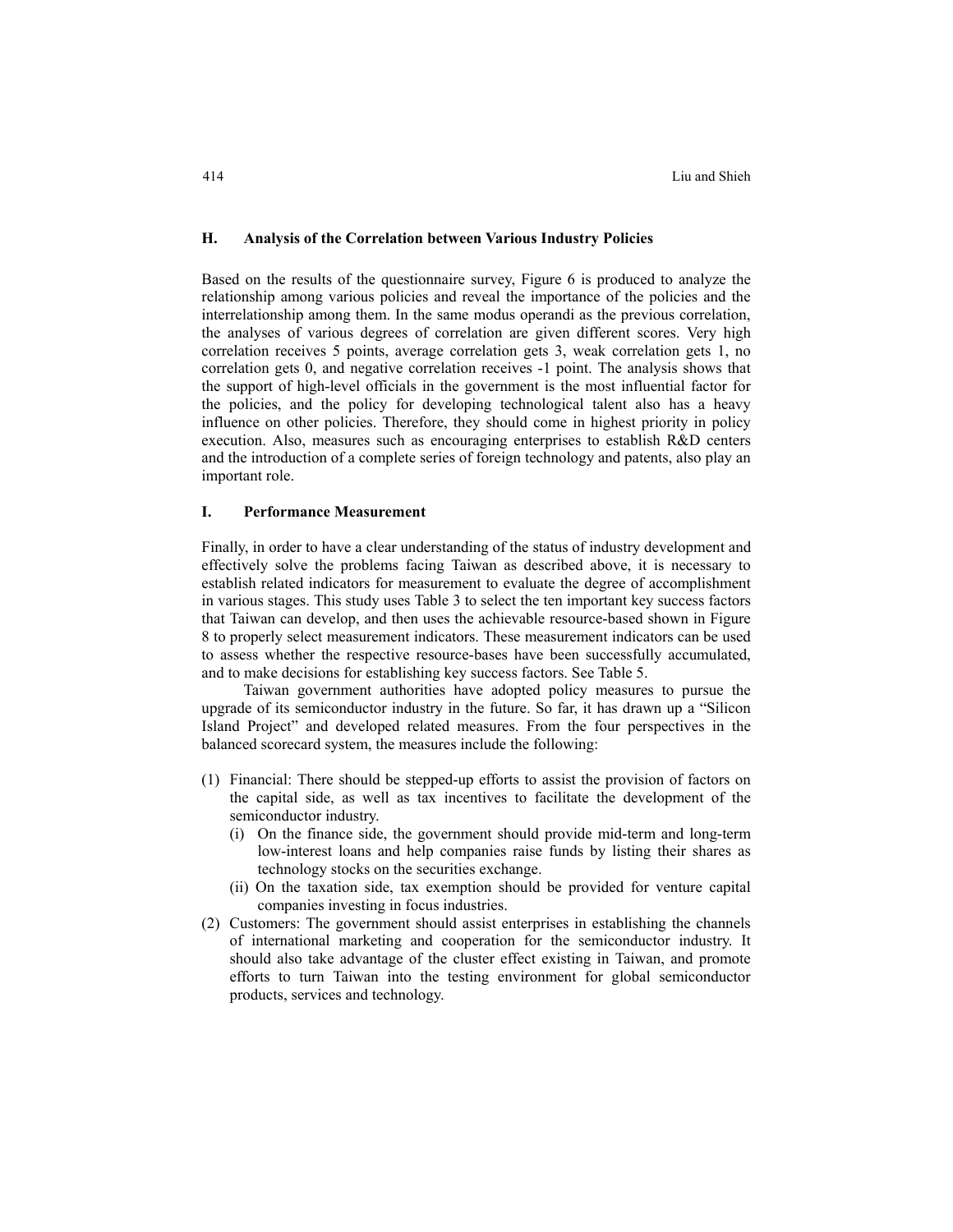| <b>Balanced</b> |            | Performance measurement chart on balanced scorecards     |                                                                                         |
|-----------------|------------|----------------------------------------------------------|-----------------------------------------------------------------------------------------|
| scorecard       |            | Resource-based sought to establish                       | <b>Measurement indicators</b>                                                           |
|                 | (1)        | Funding sources<br>(1)                                   | amount of investment from the industry,<br>number of manufacturers,<br>amount of        |
| Financial       |            |                                                          | investment<br>from<br>government                                                        |
|                 |            |                                                          | technology projects                                                                     |
|                 |            | (2) profitability<br>(2)                                 | average gross profit and net profit of the<br>industry, industry production value (per  |
|                 |            |                                                          | employee average), capital turnover rate,                                               |
|                 |            |                                                          | return on capital, operation profit                                                     |
|                 | (1)        | (1)<br>price competitiveness                             | price flexibility, rate of price decrease                                               |
|                 |            |                                                          | over per unit of time                                                                   |
|                 | (2)        | market share<br>(2)                                      | market<br>share.<br>global<br>ranking<br>for                                            |
|                 |            |                                                          | Taiwanese industry                                                                      |
| Customer        | (3)        | customer satisfaction<br>(3)                             | number of orders received, delivery<br>period, and supportive service                   |
|                 | (4)        | cooperation with up-stream<br>(4)                        | rate of domestic supply of equipment and                                                |
|                 |            | material and component suppliers                         | materials                                                                               |
|                 | (5)        | application environment for<br>(5)                       | rate of locally produced components                                                     |
|                 |            | down-stream industries                                   | used by the industry, ratio of import and                                               |
|                 |            |                                                          | export                                                                                  |
|                 |            | (6) costs and quality that<br>meet $(6)$                 | acceptance rate and ratio of reduced cost                                               |
|                 |            | market demand                                            | over per unit of time                                                                   |
|                 | (1)        | the establishment of<br>(1)                              | ratio of recognition in the industry                                                    |
|                 |            | benchmarking system<br>ability to manage projects<br>(2) |                                                                                         |
| Internal        | (2)<br>(3) | industrial safety<br>(3)                                 | ratio of shortened development schedule<br>rate of industrial disaster occurrence, rate |
| processes       | (4)        | administration and production                            | of investment in public safety equipment                                                |
|                 |            | efficiency<br>(4)                                        | penetration rate of IT and communication                                                |
|                 |            |                                                          | products<br>in enterprises,<br>amount<br>οf                                             |
|                 |            |                                                          | investment in IT equipment                                                              |
|                 | (1)        | development of talents and ability (1)                   | number of workers in the industry and                                                   |
|                 |            | to elevate technology standards                          | number of foreign-educated talents                                                      |
| Learning        |            |                                                          |                                                                                         |
| and             | (2)        | ability of new product R&D and<br>(2)<br>innovation      | ratio of production value of new                                                        |
| growth          |            |                                                          | products to the total production value,<br>ratio of R&D investment of the industry,     |
|                 |            |                                                          | level of production process standard                                                    |
|                 |            | (3) patents and intellectual property<br>(3)             | number of patents and revenue from                                                      |
|                 |            | right                                                    | royalty                                                                                 |
|                 | (4)        | ability to control specifications (4)                    | the lag between the success of first copy                                               |
|                 |            | for new products                                         | of new product in the industry between                                                  |
|                 |            |                                                          | that of major international manufacturers                                               |

| Table 5                                              |
|------------------------------------------------------|
| Performance measurement chart on balanced scorecards |

Data source: compiled for the study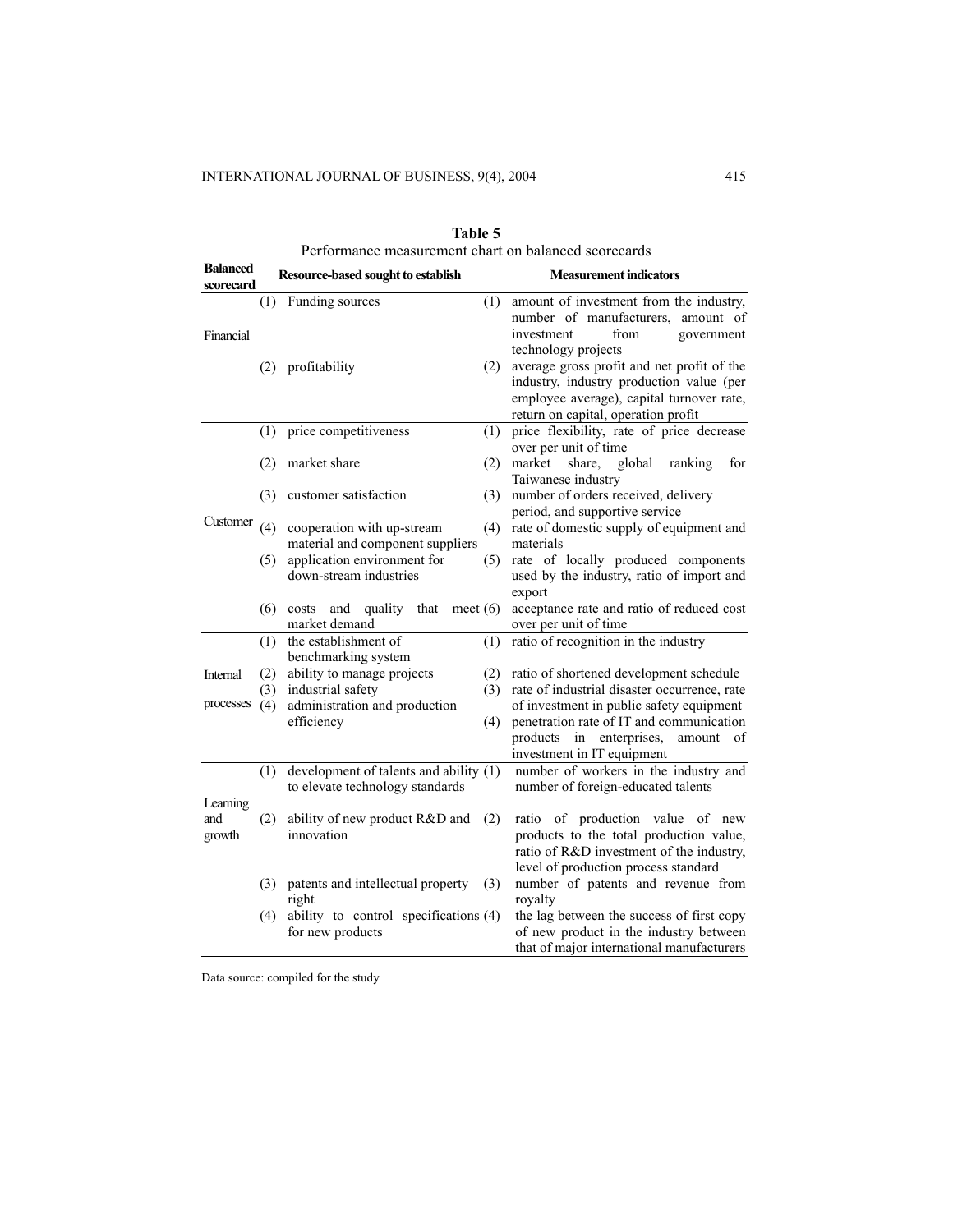- (3) Internal processes: Services to provide industry information and intelligence should be strengthened to keep enterprises in touch with the latest trends of international trade and market changes. Enterprises should stay abreast of and apply the latest technology to enhance their enterprise efficacy and production efficiency.
- (4) Learning and growth:
	- (i) For human resources, a semiconductor academy should be established to train the professionals enterprises need, and professional talent from abroad should be recruited with earnest effort.
	- (ii) For technology, the government should make use of the IC Design Industrial and R&D Center, as well as the IC Design Industry Park Network, to assist and strengthen the R&D system that needs improvement. It should also accelerate the establishment of critical technology for the industry, help enterprises to participate in the determination of international specifications, and assist in promoting the standardization of IC design product specifications. The major goals of its development in the future will be (1) to continue the advantages of specialized division labor to achieve the maximum value of the OEM model; (2) to continue expanding production capacity; (3) elevate the production process technology and (4) increase the coverage of product lines to cover new areas such as network communication and SoC.

#### **IV. CONCLUSION**

This study tries to explore the influence of related government policies and measures on guiding the development of selected industries. This study uses the concepts of the balanced scorecard and value chain to help the government examine whether the efficiency of the use of resources has reached its optimum state. It also provides a new model for thinking and analysis, which links the strategy aspect and the execution aspect to clearly reveal what resource-base the industry needs. Also, it uses competition analysis to help it determine what policy measures need to be strengthened. From the discussion above, we know there are still a number of weak spots in the Taiwan semiconductor industry calling for improvement, and a lot remains to be done.

From the results of the analysis, we discover that if Taiwan wants to be a player in the international market in the future, the most important key success factors would be the vision and support of high-leveling government officials, the provision of professionals that meet the demand of industries, and assistance for enterprises in establishing their technology base. The core resources to be established include: sources of funding, profitability, price competitiveness and market share, customer satisfaction, close matching with materials and components in the up-stream and the application environment for the down-stream industries, manufacturing and management ability to produce at the cost and of the quality that meet the market demand, and the ability to control new product specifications.

In terms of government policies, the most important policy measures are those most beneficial for the ability of product innovation, the ability to control the speed to follow new product specifications, the professional training policies of the government and enterprises themselves, and the vision of high-leveling government officials and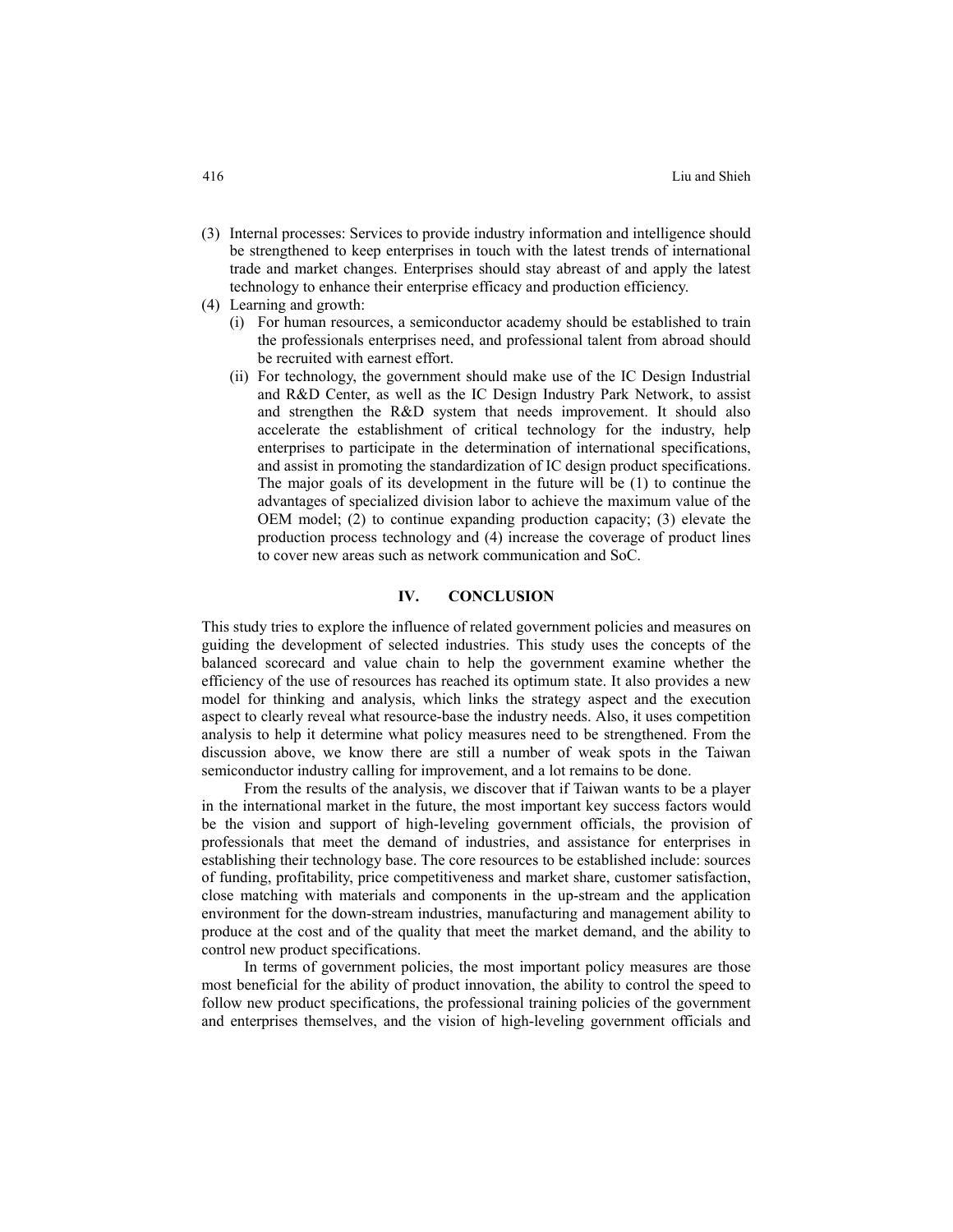project leaders. The analysis of the key success factors in Taiwan government policy measures, shows that the most influential policy measures for industry development include the policy for developing technological talents, subsidies for R&D on technology and products, the development of an Industrial Park, and the establishment of industrial districts and process and export zones.

From the analysis of the case study in this paper, the following relationships have been found:

- (1) The training of professional talents shows the strongest correlation with the key success factors.
- (2) All policy measures concerning the Taiwan semiconductor industry possess the most crucial significance for the industry's innovative ability, its control of specifications, as well as keeping pace with competition elsewhere.
- (3) A high-level government support should be the key determinant for policy measures to succeed.

These results reflect the situation in countries in the Asia-Pacific region, and their governments differ from American and European countries by directing industry development policy. No matter the case, the Taiwan government has developed policies for the semiconductor industry over the past forty years. The industry development policy measures play a significant role in the development of the supply chain connecting the up, mid, and downstream of the industry.

This study has discussed the vital role the Taiwan government has played its successful semiconductor industry. Since the introduction of chip manufacturing, and then the supply network of packaging, testing, photo-masking, and design, the Taiwan semiconductor industry has become an essential part of the global manufacturing network. It has a complete supply chain management system, in which taxation, technology and R&D, the internet, and policy control, all play a critical role. The combination of policies is a key success factor for the industry. Therefore, this paper studies the relationship between industry development policy and key success factors with respect to other policies. It also provides different considerations on how to establish for the industry, strategies, policies, and key success factors for the successful development of a global manufacturing network and supply chain management.

#### **REFERENCES**

- Chen, Wu. Tung, 2002, "The Entrepreneurial Management of Management Strategies − Using IC Enterprises as Examples, Master's thesis," *Department of Technology Management , Chiao-tung University.*
- Doz, Y.L., P.M. Olk and P.S. Ring, 2000, "Formation processes of R&D consortia: which path to take? Where does it lead?" *Strategic Management Journal*, 21(3),239-266.
- Helfat, C. E. and R. S. Raubitschek, 2000, "Product sequencing: co-evolution of knowledge, capabilities and products," *Strategic Management Journal*, 21(10-11), 961-979.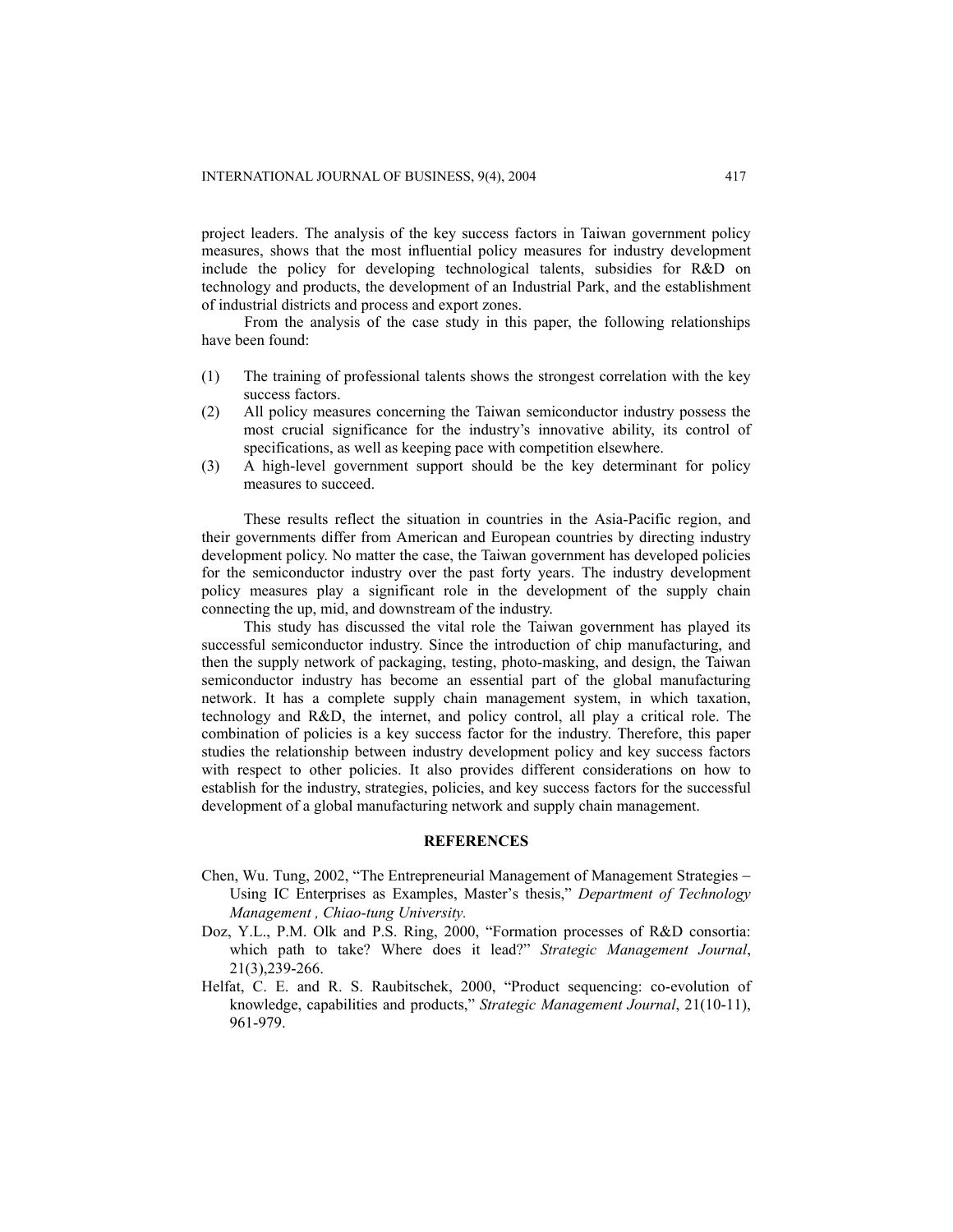- Holbrook, D., W. M. Cohen, D. A. Hounshell and S. Klepper, 2000, "The nature, sources, and consequences of firm differences in the early history of the semiconductor industry," *Strategic Management Journal*, 21(10-11), 1017-1041.
- Hoskisson, R. E., M. A. Hitt, W. P. Wan and D. Yiu, 1999, "Theory and research in strategic management: Swings of a pendulum," *Journal of Management*, 25(3),417-456.
- Husain, Z. and Sushil, 1997, "Management of Technology: A Glimpse of Literature," *International Journal of Technology Management*, 14(5),539-578.
- Kaplan, R. S. and D.P. Norton, 1993, "Putting the balance scorecard to work, *Harvard Business Review*, Sep/Oct,134-147.
- Kaplan, R. S. and D.P. Norton, 1992, The balance scorecard-Measures that drive performance," *Harvard Business Review*, Jan/Feb, 71-79.
- Kaplan, R. S. and D.P. Norton, 1996, "Using the balance scorecard as a strategic management system," *Harvard Business Review*, Jan/Feb, 75-85.
- Kaplan, R. S. and D.P. Norton, 2000, "Having trouble with your strategy," *Harvard Business Review*, Sep/Oct, 167-176.
- Keegan, D. J. and R. G. Eiler, and C. R. Jones,1989, "Are Your Performance Measures Obsolete," *Management Accounting*, 45-50.
- Kogut, B., 2000, "The network as knowledge generative rules and the emergence of structure," *Strategic Management Journal*, 21(3), 405-425.
- Lampel, J., and J. Shamsie, J., 2000, "Probing the unobtrusive link: dominant logic and the design of joint ventures at General Electric," *Strategic Management Journal*, 21(5), 593-602.
- Lin, Chin. Huang, 2002, "A Study on the Characteristics Presented IC Manufacturing Industry in Technologic," Market and Capital Factors in the Development Process of Taiwan's IC Industry, Chiao-tung University.
- McEvily, B., & Zaheer, A., 1999, "Bridging ties: A source of firm heterogeneity in competitive capabilities," *Strategic Management Journal*, 20(12), 1133-1156.
- Porter, M. E., *Competitive Strategy*, New York, The Free Press, 1980.
- Porter, M. E., *Competitive Advantage*, New York, The Free Press, 1985.
- Porter, M. E., *The Competitive Advantage of Nations*, New York, The Free Press, 1990.
- Shaffer, B., and A.J. Hillman, 2000, "The development of business-government strategies by diversified firms", *Strategic Management Jo*urnal, 21(2),175-190.
- Winter, S. G., 2000, "The satisfying principle in capability learning," *Strategic Management Journal*, 21(10-11), 981-996.
- Tsai, Ming. Jie, 2000, *The Pursuit of Competitiveness* − *Practical Strategies for the IC Industry*, Wealth Publishing Co., Taipei.
- Xyu, Zuo. Sheng, & Yi. Jia, Qiou, 2000, *Knowledge-Base Innovation and Competition: an Empirical Study on the Analytic Model for Competitive Advantage Strategies*, first edition, Yuan-liou Publishing Co., Taipei.
- Yang, Tze jiang, 1998, "Semiconductor Industry Chronicle: an Observation of a Financial Investor," *ITRI*, 6.13-16, Hsin-chu.
- Zou, Yu jing, 2000, "Applying Porter's Strategy Theories in the Planning and Design of Balanced Scorecards," Master's thesis, Department of Transportation Engineering and Management, Chiao-tung University.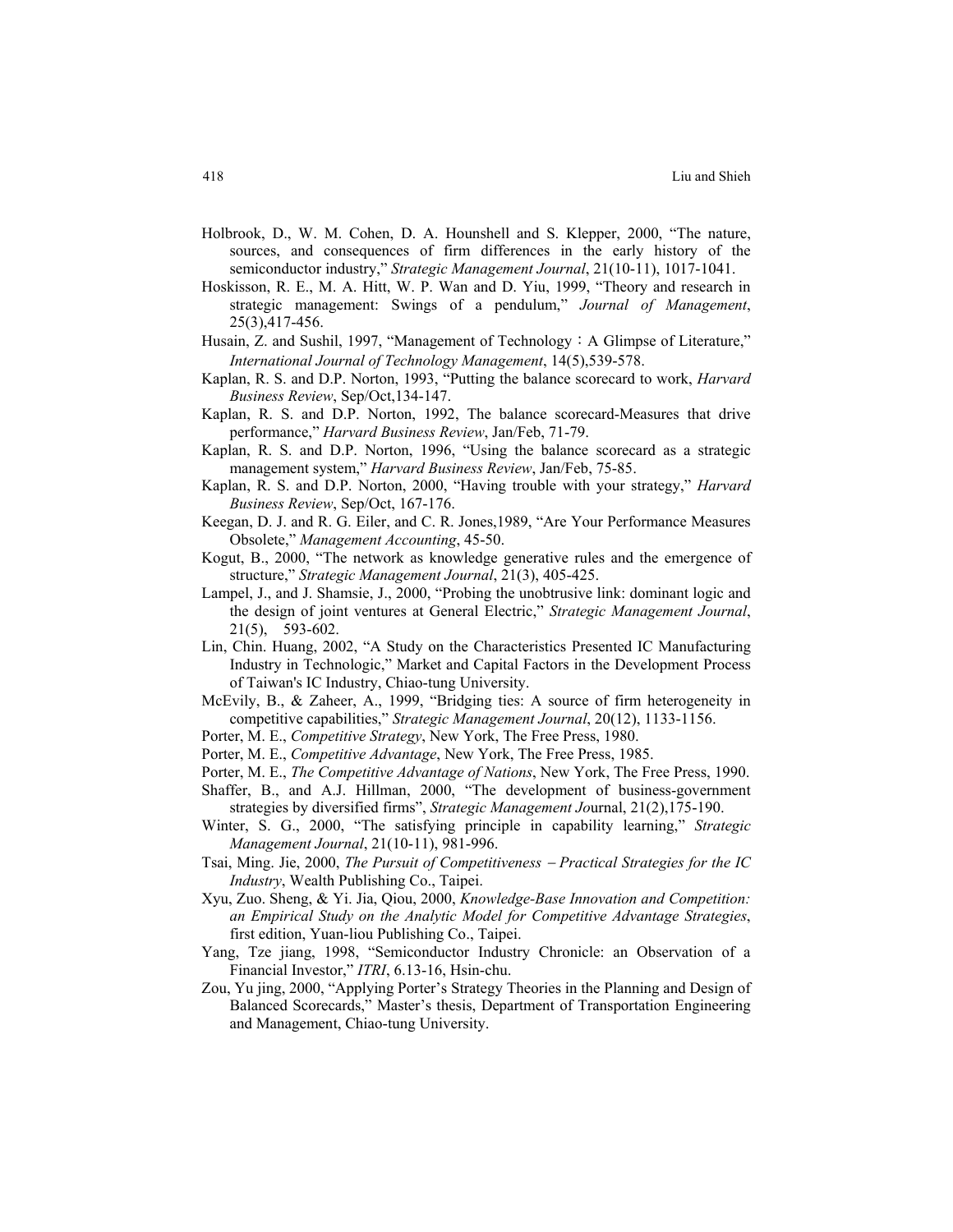## **APPENDIX**

#### **Questionnaire 1**

This questionnaire seeks to research the Taiwanese IC and Semiconductor Industry and 1.key success factors; and 2.the relevance of industry policies to its success. Please fill out the following questions based on your knowledge of the industry, in order to provide a reference for future policies.

- 1. Based on previous experience in the Taiwan Semiconductor Industry, please list the key success factors.
- 2. Do you think the factors below are key to the success of the semiconductor industry? (Multiple Choice)

| (1)<br>assistance from government project funding                                      | Yes <sub>□</sub> | $\text{Non}$    |
|----------------------------------------------------------------------------------------|------------------|-----------------|
| support of tax policies<br>(2)                                                         | Yes <sub>1</sub> | No <sub>□</sub> |
| support of financial market<br>(3)                                                     | Yes <sub>□</sub> | $\text{Non}$    |
| profitability of the industry<br>(4)                                                   | Yes <sub>□</sub> | No <sub>□</sub> |
| ability to market products internationally<br>(5)                                      | Yes <sub>□</sub> | No <sub>□</sub> |
| industry cluster effect<br>(6)                                                         | Yes <sub>⊓</sub> | No <sub>□</sub> |
| specialized division of labor and interaction among the up-, mid- and<br>(7)           |                  |                 |
| down-stream industries                                                                 | Yes <sub>□</sub> | No <sub>□</sub> |
| degree of economy of scale<br>(8)                                                      | Yes <sub>□</sub> | No <sub>□</sub> |
| manufacturing management capability<br>(9)                                             | Yes <sub>□</sub> | No <sub>□</sub> |
| (10) support of domestic industries                                                    | Yes <sub>⊓</sub> | Non             |
| $(11)$ good customer service ability (acceptance rate and fast delivery) Yes $\square$ |                  | No <sub>□</sub> |
| (12) application environment for the industry                                          | Yes <sub>1</sub> | No <sub>□</sub> |
| (13) vision of high-leveling government officials and project leaders                  | Yes <sub>1</sub> | Non             |
| (14) organizational culture of the research institute                                  | Yes <sub>□</sub> | No <sub>□</sub> |
| (15) continuous support of national policies                                           | Yes <sub>⊓</sub> | No <sub>□</sub> |
| (16) flexibility of SME                                                                | Yes <sub>□</sub> | $\text{Non}$    |
| (17) ability to use IT technology                                                      | Yes <sub>□</sub> | No <sub>D</sub> |
| (18) policies on talent development and introduction of the government and the         |                  |                 |
| enterprises themselves                                                                 | Yes <sub>□</sub> | $\rm No$        |
| (19) smooth introduction of foreign technology                                         | Yes <sub>□</sub> | No <sub>□</sub> |
| (20) degree of control on patents                                                      | Yes <sub>1</sub> | $\text{Non}$    |
| (21) production technology ability                                                     | Yes <sub>□</sub> | No <sub>□</sub> |
| (22) ability to guide specs or speed to follow new specs                               | Yes <sub>□</sub> | No <sub>D</sub> |
| (23) ability to adapt to changes in the external environment                           | Yes <sub>□</sub> | $\text{Non}$    |
| (24) ability of product innovation                                                     | Yes <sub>□</sub> | No <sub>□</sub> |
| (25) ability to use technology                                                         | Yes <sub>□</sub> | $\rm No$        |

Based on previous experience in the Taiwan Semiconductor Industry, please list any other key success factors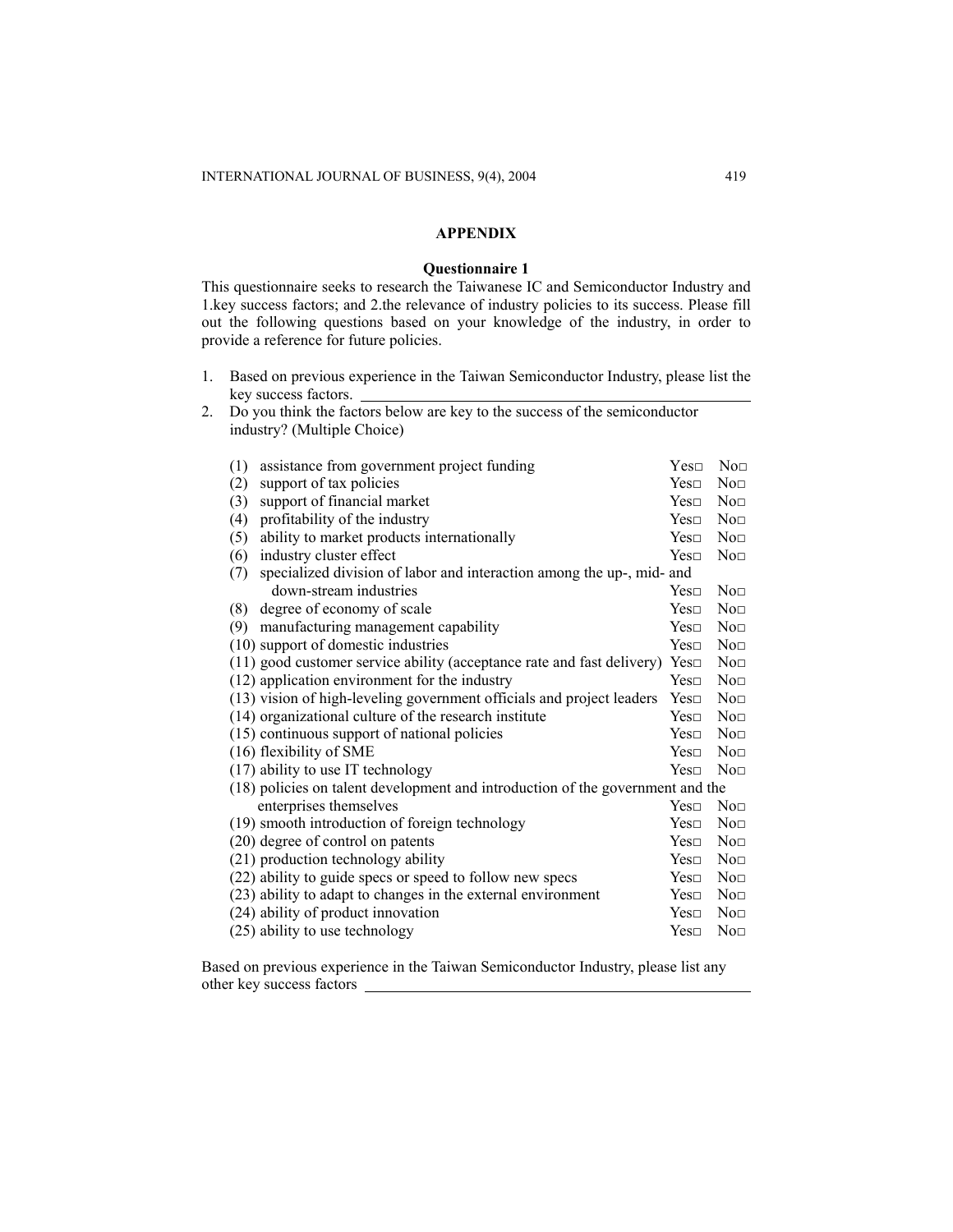## **Questionnaire 2**

This questionnaire seeks to research the Taiwanese Semiconductor Industry along three topics, which are: 1.analysis of correlation between key success factors and industrial policy measures; 2.correlation analysis among industry policy measures; and 3.analysis of the major competitor in the semiconductor industry (Korea). Based on different degrees of correlation, the study gives them the rate (Please write down the a; b;c;d; e in the following questionnaire.) such as a. very high correlation (5), b. average correlation (3), c. weak correlation (1), d. no correlation (0), and e. negative correlation (-1). Please fill out the following questions based on your knowledge of the industry, in order to provide a reference for future policies.

1. Based on your expertise, please rate the correlation between industry policy measures listed below and key success factors of the industry.

| (1) Assistance from government project                                                                                       | (2) Support of taxation policies                                                                                 |
|------------------------------------------------------------------------------------------------------------------------------|------------------------------------------------------------------------------------------------------------------|
| funding                                                                                                                      | High-leveling support                                                                                            |
| High-leveling support                                                                                                        | <b>IPO</b>                                                                                                       |
| <b>IPO</b>                                                                                                                   | Talent development                                                                                               |
| Talent development                                                                                                           | R & D centers                                                                                                    |
| $R&D$ centers                                                                                                                | Foreign technology                                                                                               |
| Foreign technology                                                                                                           | Industry Park and industrial zone                                                                                |
| Industry Park and industrial zone                                                                                            | Tax credit                                                                                                       |
| Tax credit<br>R&D subsidy<br>Environment for product application<br>and testing<br>Foreign recruitment<br>Market information | R & D subsidy<br>Environment for product application<br>and testing<br>Foreign recruitment<br>Market information |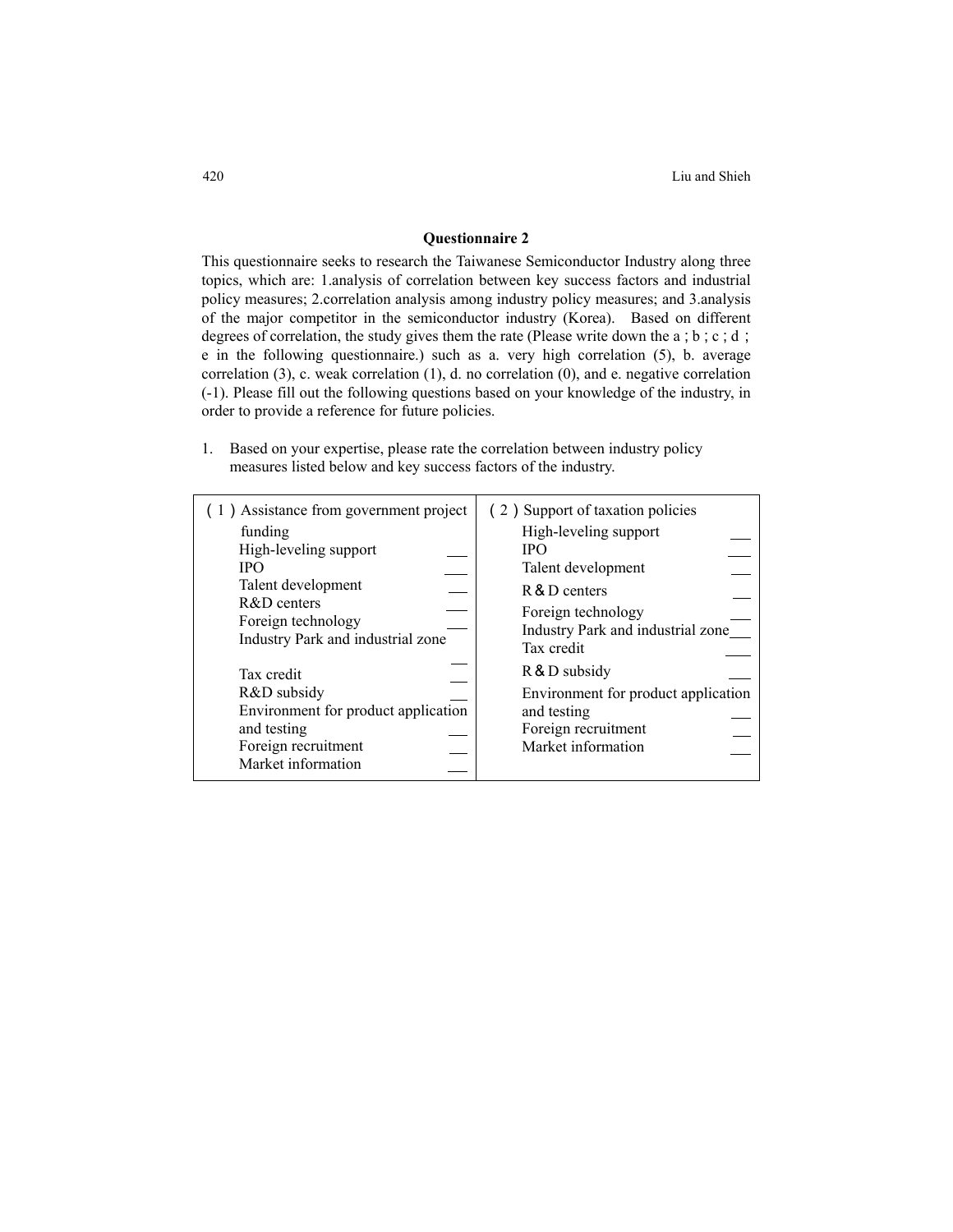| (3) Support of financial market<br>High-leveling support<br><b>IPO</b><br>Talent development<br>R & D centers<br>Foreign technology<br>Industry Park and industrial zone<br>Tax credit<br>R & D subsidy                                                                                                | (4) Application environment for the<br>industry<br>High-leveling support<br><b>IPO</b><br>Talent development<br>R & D centers<br>Foreign technology<br>Industry Park and industrial zone<br>Tax credit                                                                                                                                             |
|--------------------------------------------------------------------------------------------------------------------------------------------------------------------------------------------------------------------------------------------------------------------------------------------------------|----------------------------------------------------------------------------------------------------------------------------------------------------------------------------------------------------------------------------------------------------------------------------------------------------------------------------------------------------|
| Environment for product application<br>and testing<br>Foreign recruitment<br>Market information                                                                                                                                                                                                        | R & D subsidy<br>Environment for product application<br>and testing<br>Foreign recruitment<br>Market information                                                                                                                                                                                                                                   |
| (5) Industry cluster effect<br>High-leveling support<br><b>IPO</b><br>Talent development<br>R & D centers<br>Foreign technology<br>Industry Park and industrial zone<br>Tax credit<br>R & D subsidy<br>Environment for product application<br>and testing<br>Foreign recruitment<br>Market information | (6) Vision of high-leveling government<br>officials and project leaders<br>High-leveling support<br><b>IPO</b><br>Talent development<br>R & D centers<br>Foreign technology<br>Industry Park and industrial zone<br>Tax credit<br>R & D subsidy<br>Environment for product application<br>and testing<br>Foreign recruitment<br>Market information |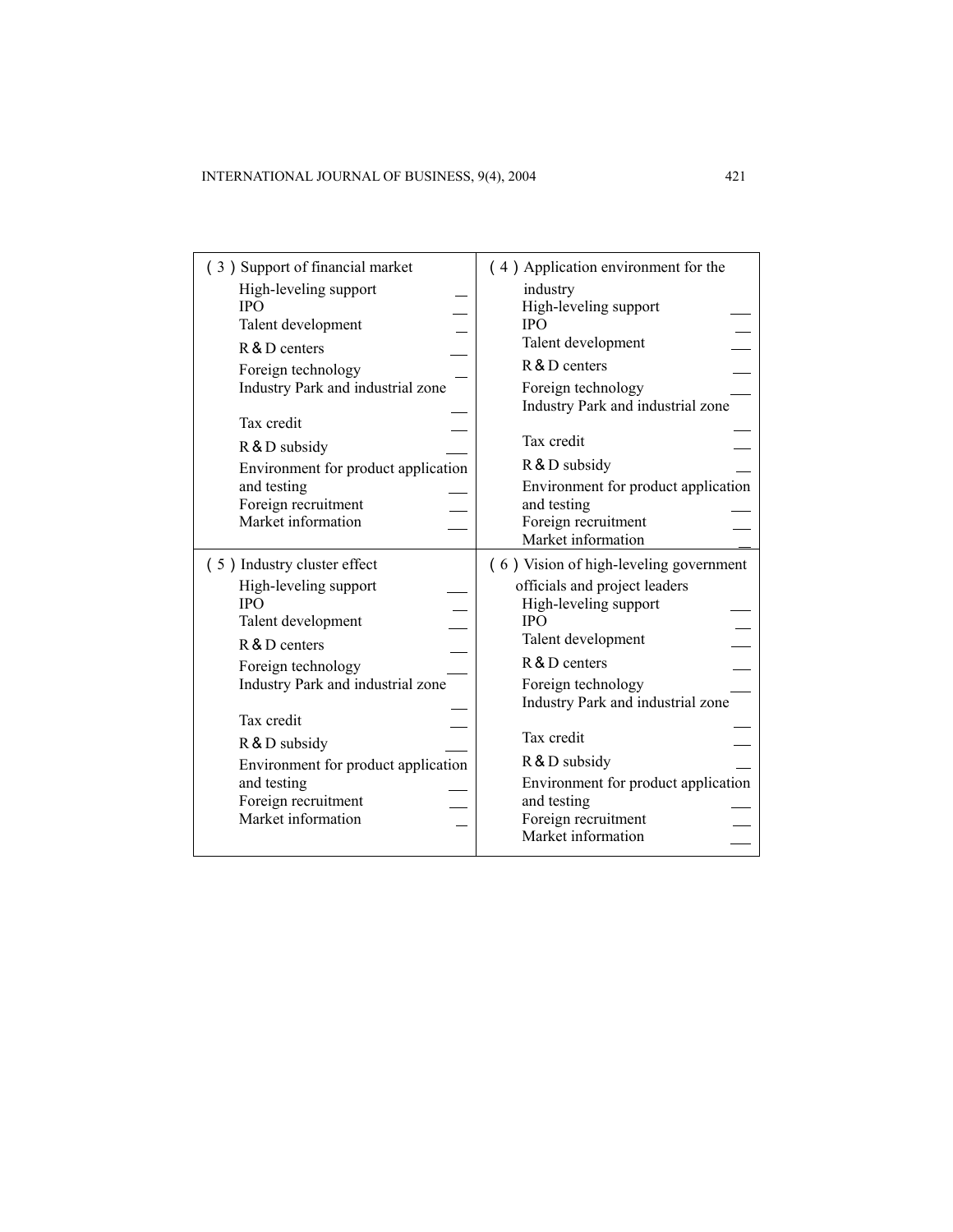| (7) Ability to use IT technology                                                                | (8) Policies on talent development and                                                                                         |
|-------------------------------------------------------------------------------------------------|--------------------------------------------------------------------------------------------------------------------------------|
| High-leveling support                                                                           | introduction of the government and                                                                                             |
| <b>IPO</b>                                                                                      | the enterprises themselves                                                                                                     |
| Talent development                                                                              | High-leveling support                                                                                                          |
| R & D centers                                                                                   | <b>IPO</b>                                                                                                                     |
| Foreign technology                                                                              | Talent development                                                                                                             |
| Industry Park and industrial zone                                                               | R & D centers                                                                                                                  |
| Tax credit                                                                                      | Foreign technology                                                                                                             |
| R & D subsidy                                                                                   | Industry Park and industrial zone                                                                                              |
| Environment for product application<br>and testing<br>Foreign recruitment<br>Market information | Tax credit<br>R & D subsidy<br>Environment for product application<br>and testing<br>Foreign recruitment<br>Market information |
| (9) Ability to guide specs or speed to                                                          | (10) Manufacture technology and                                                                                                |
| follow new specs                                                                                | management                                                                                                                     |
| High-leveling support                                                                           | High-leveling support                                                                                                          |
| <b>IPO</b>                                                                                      | <b>IPO</b>                                                                                                                     |
| Talent development                                                                              | Talent development                                                                                                             |
| R & D centers                                                                                   | R & D centers                                                                                                                  |
| Foreign technology                                                                              | Foreign technology                                                                                                             |
| Industry Park and industrial zone                                                               | Industry Park and industrial zone                                                                                              |
| Tax credit                                                                                      | Tax credit                                                                                                                     |
| R & D subsidy                                                                                   | R & D subsidy                                                                                                                  |
| Environment for product application                                                             | Environment for product application                                                                                            |
| and testing                                                                                     | and testing                                                                                                                    |
| Foreign recruitment                                                                             | Foreign recruitment                                                                                                            |
| Market information                                                                              | Market information                                                                                                             |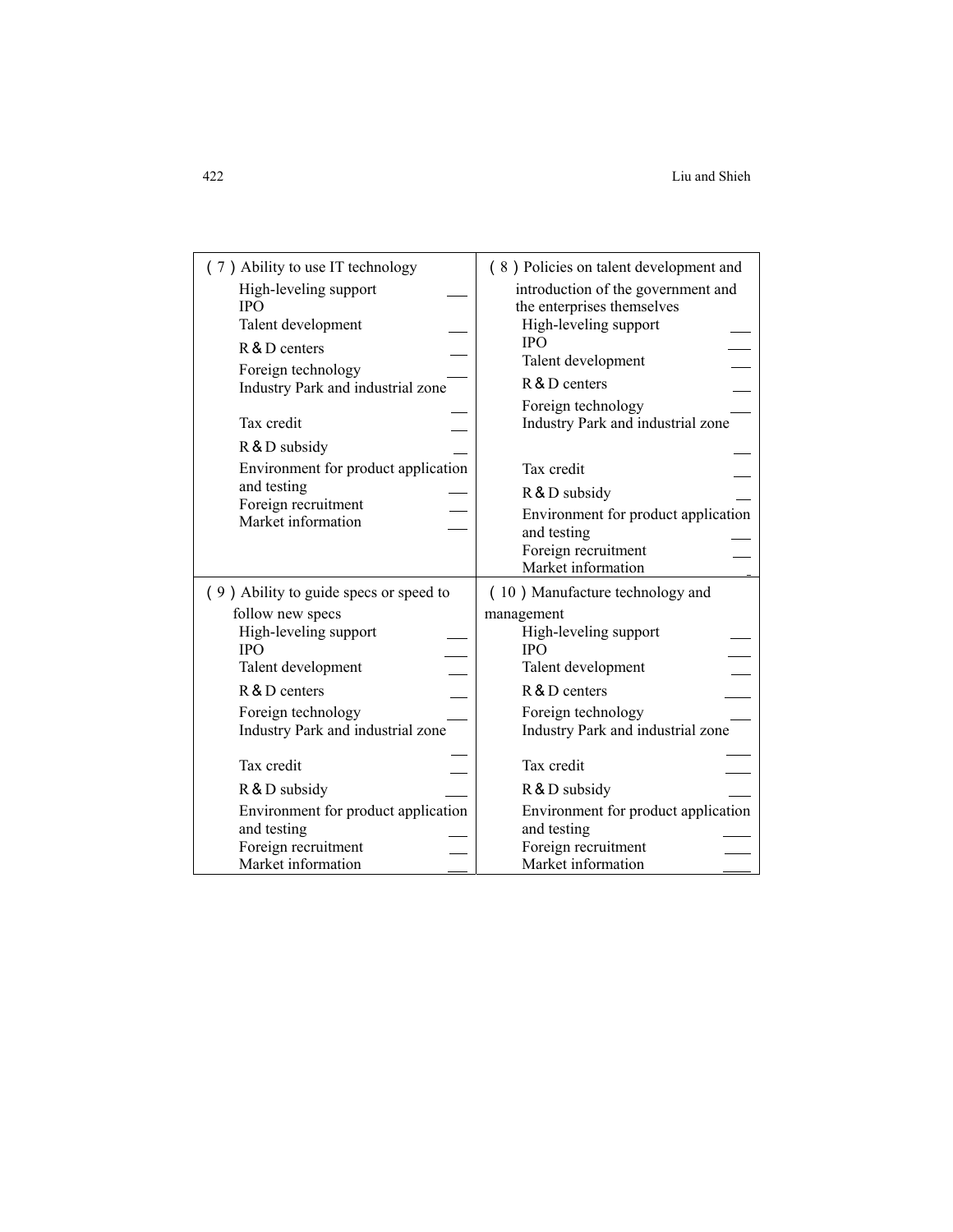2. Analysis of correlation between key success factors and industrial policy measures

| (1) What is the correlation between<br>high-leveling support and industrial<br>policy measures?<br><b>IPO</b><br>Talent development<br>R & D centers<br>Foreign technology<br>Industry Park and industrial zone<br>Tax credit<br>R & D subsidy<br>Environment for product application<br>and testing<br>Foreign recruitment<br>Market information | (2) What is the correlation between IPO<br>and industrial policy measures?<br>Talent development<br>R & D centers<br>Foreign technology<br>Industry Park and industrial zone<br>Tax credit<br>R & D subsidy<br>Environment for product application<br>and testing<br>Foreign recruitment<br>Market information       |
|---------------------------------------------------------------------------------------------------------------------------------------------------------------------------------------------------------------------------------------------------------------------------------------------------------------------------------------------------|----------------------------------------------------------------------------------------------------------------------------------------------------------------------------------------------------------------------------------------------------------------------------------------------------------------------|
| (3) What is the correlation between<br>talent development and industrial<br>policy measures?<br>R & D centers<br>Foreign technology<br>Industry Park and industrial zone<br>Tax credit<br>R & D subsidy<br>Environment for product application<br>and testing<br>Foreign recruitment<br>Market information                                        | (4) What is the correlation between<br>encouraging enterprises to set up R&D<br>centers and industrial policy measures?<br>Foreign technology<br>Industry Park and industrial zone<br>Tax credit<br>R & D subsidy<br>Environment for product application<br>and testing<br>Foreign recruitment<br>Market information |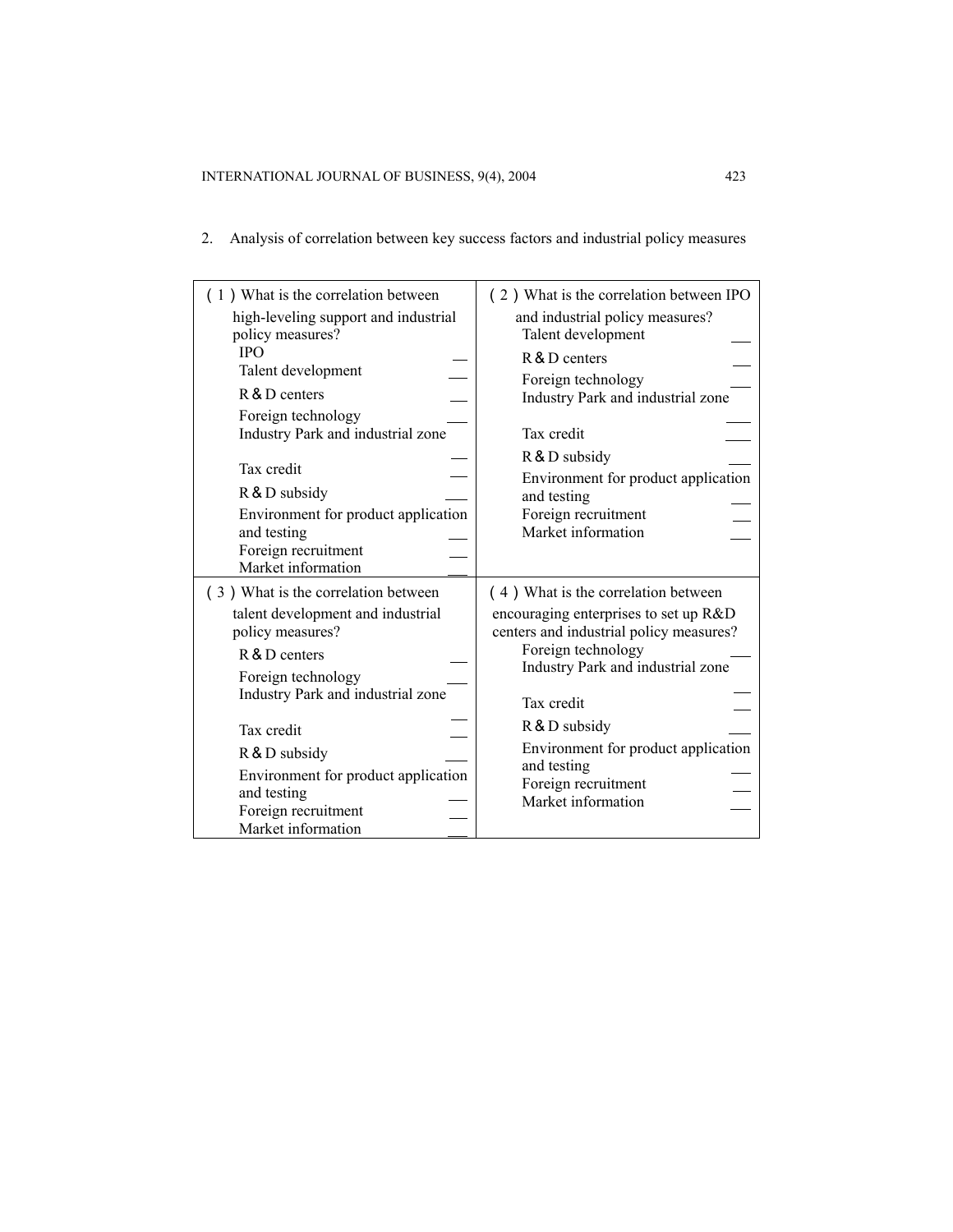| (5) What is the correlation between<br>introducing foreign<br>technology/patents and industrial<br>policy measures?<br>Industry Park and industrial zone<br>Tax credit<br>R & D subsidy<br>Environment for product application<br>and testing<br>Foreign recruitment<br>Market information | (6) What is the correlation between<br>developing Industrial Parks and<br>industrial zones and industry policy<br>measures?<br>Tax credit<br>R & D subsidy<br>Environment for product application<br>and testing<br>Foreign recruitment<br>Market information |
|--------------------------------------------------------------------------------------------------------------------------------------------------------------------------------------------------------------------------------------------------------------------------------------------|---------------------------------------------------------------------------------------------------------------------------------------------------------------------------------------------------------------------------------------------------------------|
| (7) What is the correlation between<br>providing tax credit and industrial<br>policy measures?<br>R & D subsidy<br>Environment for product application<br>and testing<br>Foreign recruitment<br>Market information                                                                         | (8) What is the correlation between<br>providing R&D subsidies and<br>industrial policy measures?<br>Environment for product application<br>and testing<br>Foreign recruitment<br>Market information                                                          |
| (9) What is the correlation between<br>providing an environment for<br>product application & testing and<br>industrial policy measures?<br>Foreign recruitment<br>Market information                                                                                                       | (10) What is the correlation between<br>foreign recruitment and industrial<br>policy measures?<br>Market information                                                                                                                                          |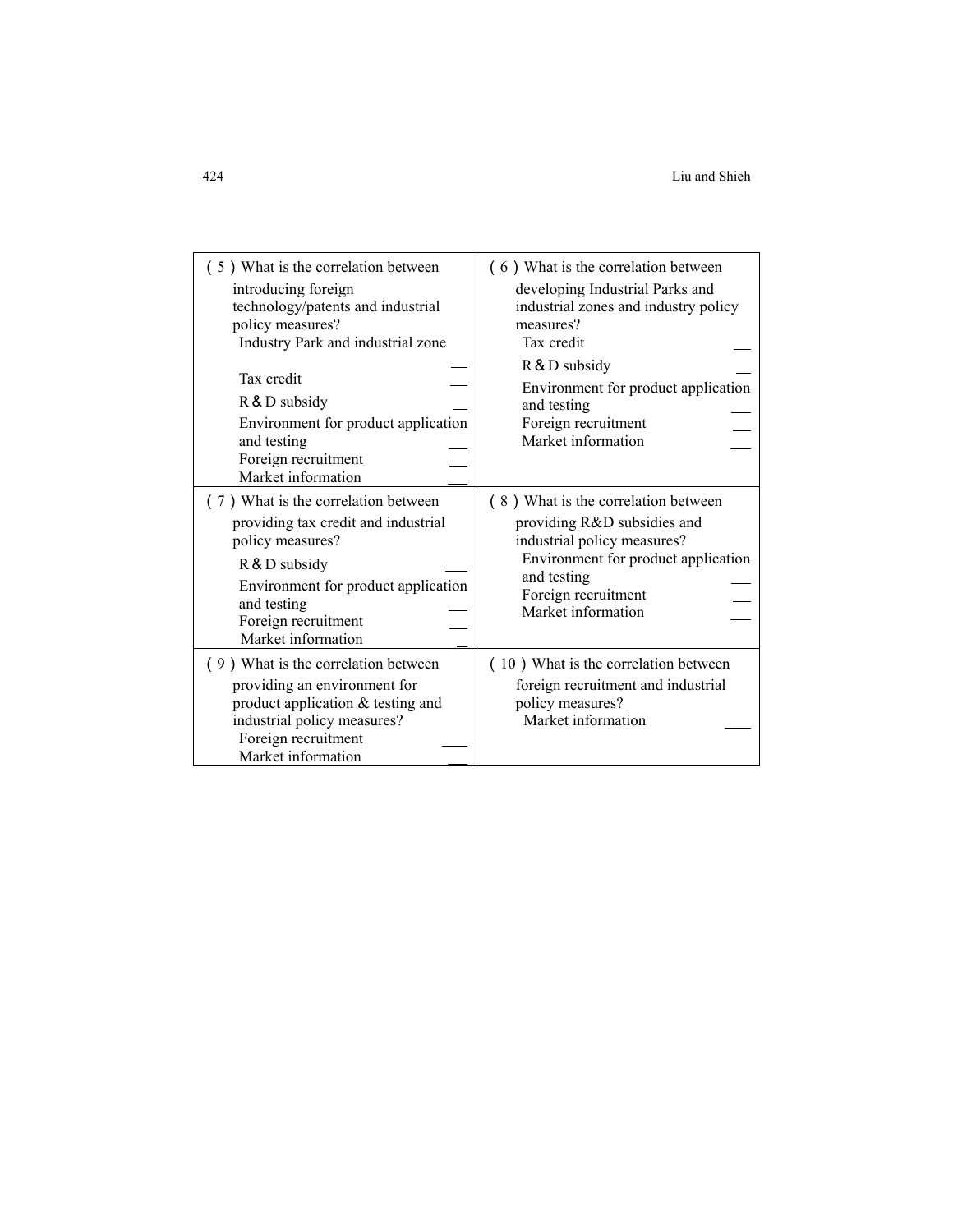3. Please compare key success factors between the Taiwanese and Korean Semiconductor Industry.

| <b>Key Success Factors</b>               | Compare whether Taiwan or Korea is               |
|------------------------------------------|--------------------------------------------------|
|                                          | superior, or if the two countries are            |
|                                          | equal.                                           |
| Funding of government technology         | $\Box$ Taiwan $\Box$ Korea<br>$\Box$ Equal       |
| projects                                 |                                                  |
| Supporting taxation policies             | $\Box$ Korea<br>$\Box$ Equal<br>$\Box$ Taiwan    |
| Support of financial market              | $\Box$ Taiwan $\Box$ Korea<br>$\square$ Equal    |
| Industry technology and application      | $\Box$ Taiwan $\Box$ Korea<br>$\Box$ Equal       |
| environment                              |                                                  |
| Industry cluster effect                  | $\Box$ Taiwan<br>$\Box$ Korea<br>$\Box$ Equal    |
| Vision of government and project leaders | $\Box$ Equal<br>$\square$ Taiwan<br>$\Box$ Korea |
| Ability to use IT technology             | $\Box$ Taiwan<br>$\square$ Equal<br>$\Box$ Korea |
| Talent development policies of           | $\Box$ Equal<br>$\Box$ Korea<br>$\Box$ Taiwan    |
| government and companies                 |                                                  |